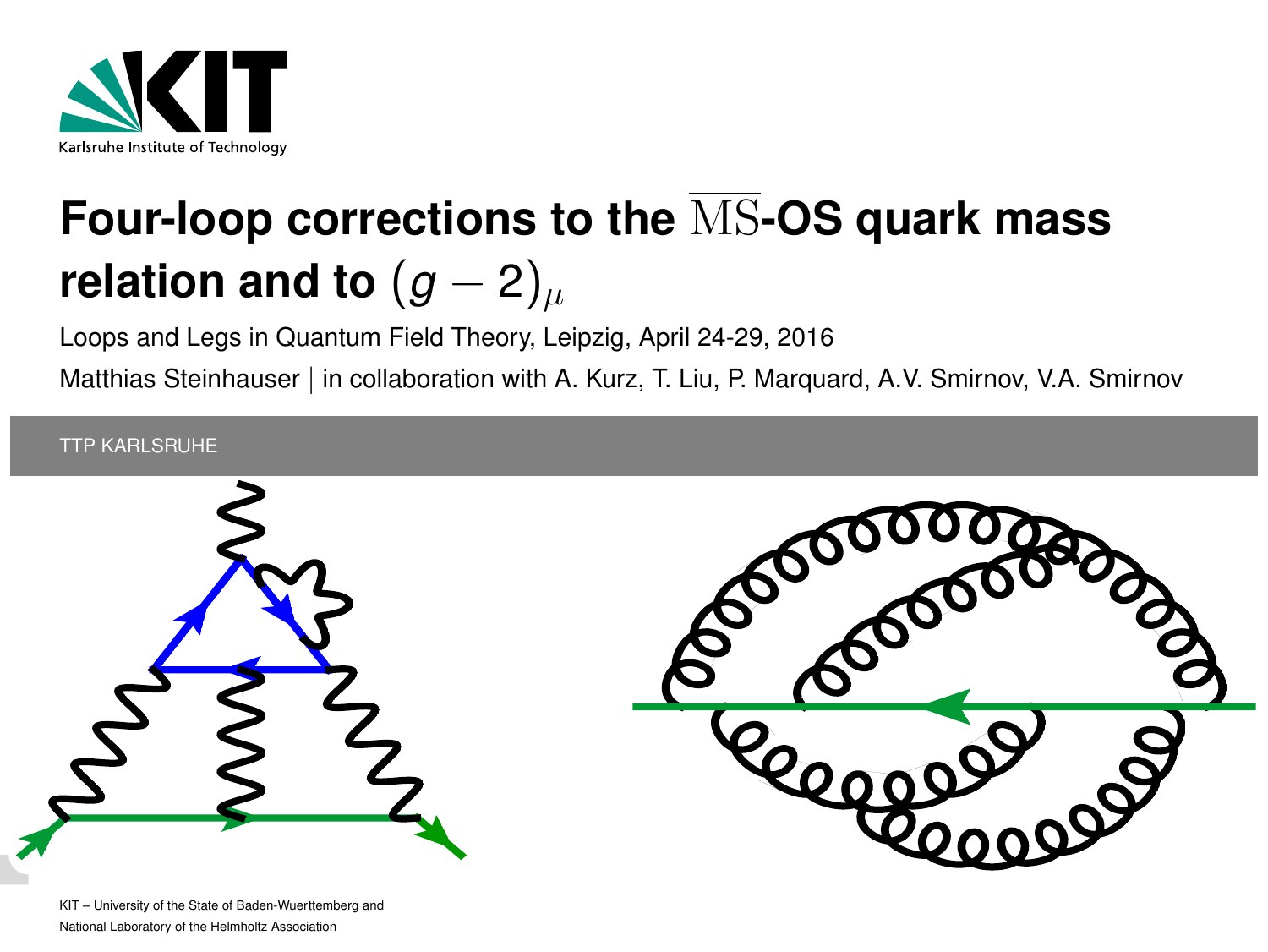#### **Contributions to muon**  $a_u = (g-2)_u/2$



$$
a_{\mu}^{\rm exp}=116\,592\,089(63)\times10^{-11}\\ a_{\mu}^{\rm th}=116\,591\,828(49)\times10^{-11}
$$

- **QED:** 116 584 718.962 (9)(19)(7)(78)  $\times$  10<sup>-11</sup> [Schwinger'48; . . . Laporta,Remiddi'96; . . . Aoyama,Hayakawa,Kinoshita,Nio'12]
- hadronic VP: 6949.1(37.2)(21.0) 984(6)(4) + 12.4(0.1)  $\times$  10<sup>-11</sup>

[Davier,Hocker,Malaescu,Zhang'10; Hagiwara,Liao,Martin,Nomura,T ¨ eubner'11; Jegerlehner,Szafron'11; Benayoun,David,DelBuono,Jegerlehner'12; . . . ; Kurz,Marquard,Liu,Steinhauser'14]]

- electroweak 154(2) × 10<sup>-11</sup> [Czarnecki,Krause,Marciano'96; Knecht, Peris, Perrottet, de Rafale'02; Czarnecki,Marciano,Vainshtein'03; Gnendiger,Stöckinger,Stöckinger-Kim'13]
- hadronic lbl: 116(40) × 10<sup>-11</sup> [Nyffeler'09; Melnikov, Vainshtein'14; Bijnens, Prades'15; ...1

■ 
$$
a_{\mu}(\exp) - a_{\mu}(\text{SM}) \sim 250(90) \times 10^{-11}
$$
  
■  $a_{\mu}$ (4 loop QED) ~ 381 × 10<sup>-11</sup> = (-1.910... + 132.685...|*e*)  $\frac{\alpha^4}{\pi^4}$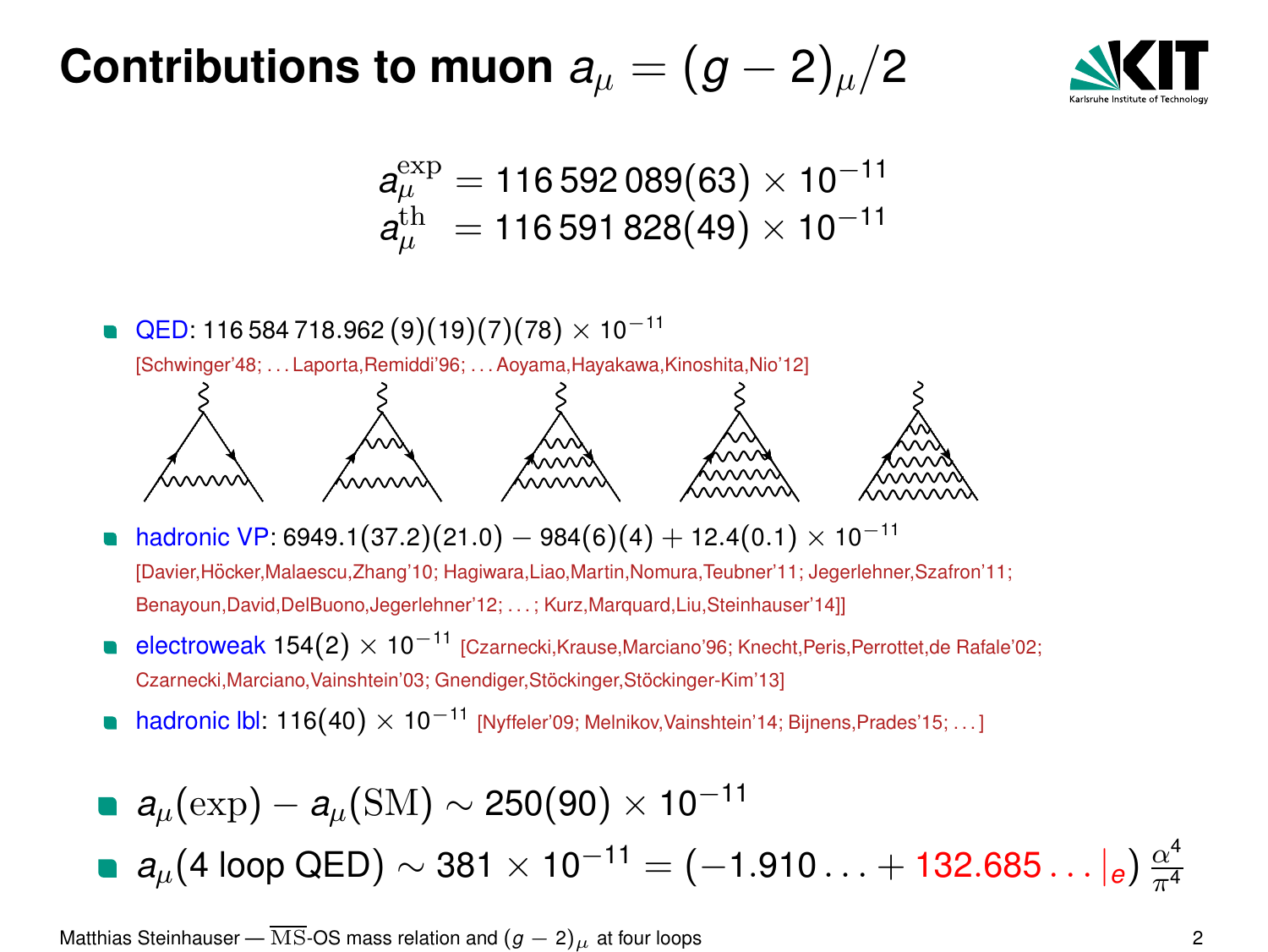#### **Quark mass definitions**



$$
\mathcal{L}_{\text{QCD}} = -\frac{1}{4} G_{\mu\nu}^2 + \sum_q \bar{\psi}_q \left(\rlap{/}{\not p} - m_q \right) \psi_q
$$

- **OS** mass
- $\overline{\text{MS}}$  mass
- **PS mass** [Beneke'98]
- 
- RS mass [Pineda'01]

**1S mass 1S mass <b>18** mass **in the set of the set of the set of the set of the set of the set of the set of the set of the set of the set of the set of the set of the set of the set of the set of the set of the set of th** 

. . .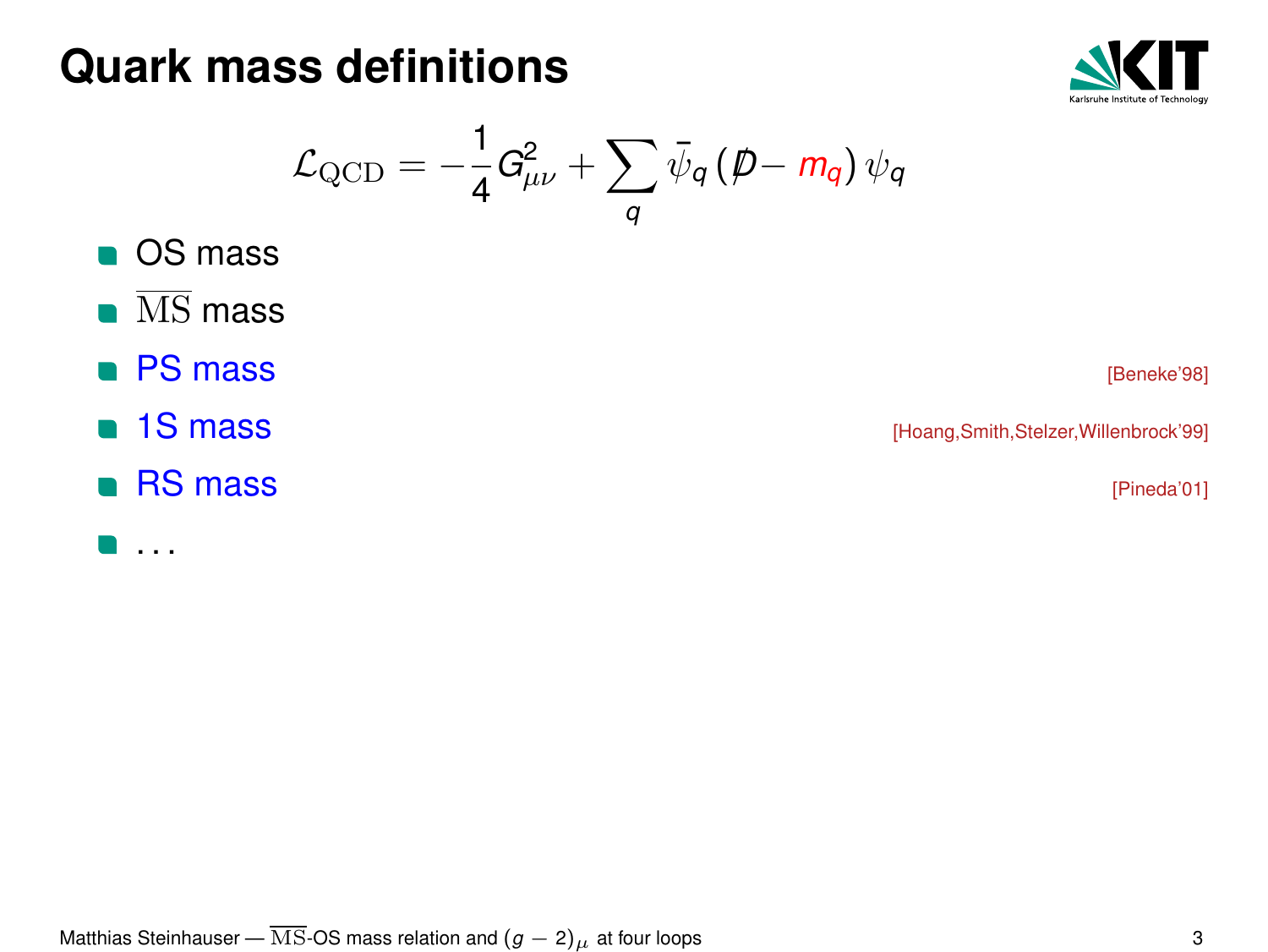#### **Quark mass definitions**



$$
\mathcal{L}_{\mathrm{QCD}} = -\frac{1}{4}G_{\mu\nu}^2 + \sum_{q}\bar{\psi}_{q}\left(\rlap{/}D - m_{q}\right)\psi_{q}
$$

■ OS mass  $\overline{\text{MS}}$  mass **PS mass** [Beneke'98] **1S mass and Secure 2018 1S mass** *and Secure 1S* **mass** *(Hoang,Smith,Stelzer,Willenbrock'99)* **RS mass and the experimental experiment of the experimental experimental experimental experimental experimental experimental experimental experimental experimental experimental experimental experimental experimental exper** . . .

#### In this talk:

- $\blacksquare$  heavy quarks: c, b, t
- $\overline{\text{MS}}$ -OS relation to 4 loops
- **precise relation between**  $m<sup>PS,1S,RS</sup>$  and  $m<sup>MS</sup>$
- How precise can we determine the top pole mass?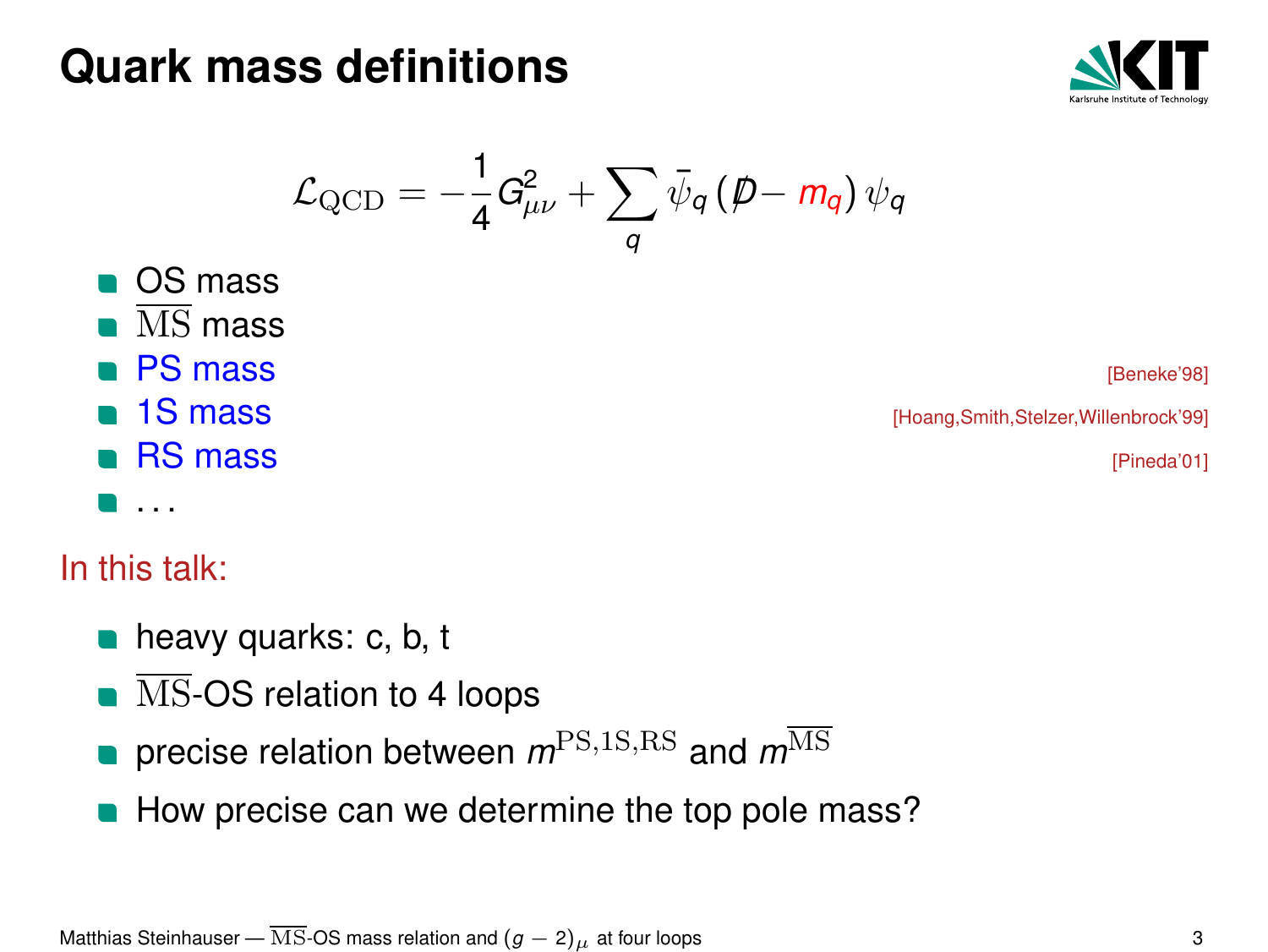#### **Top and bottom quark mass**



#### **top quark mass**

- $T$ evatron/LHC March 2014:  $m_{t_{\alpha}}^{\text{OS}} = 173.34 \pm 0.27 \pm 0.71$  GeV  $CMS$  September 2015:  $m_t^{\text{OS}} = 172.44 \pm 0.13 \pm 0.47$  GeV  $\Leftrightarrow$  convert to  $\overline{\text{MS}}$  top mass
- **threshold scan at ILC**  $\Rightarrow$  determine <u>in a</u> first step  $m_t^{PS}$  or  $m_t^{1S}$  or ...  $\Leftrightarrow$  convert to  $\overline{\text{MS}}$  top mass

#### bottom quark mass

Example:  $m_b$  from sum rules:  $\mathcal{M}_n \equiv \int \mathrm{d}s \frac{R_b(s)}{s^{(n+1)}}$ *s* (*n*+1)

- $\blacksquare$  MS:  $m_b$  from low-moments SRs  $\blacksquare$  [Chetyrkin et al.'09, ...]  $m_b^{\overline{\rm MS}}(m_b) =$  4.163  $\pm$  0.016 GeV
- **PS mass:**  $m_b$  **from**  $\Upsilon$  **SRs** [Penin,Zerf'14; Beneke,Maier,Piclum,Rauh'15; ...]  $m_b^{\rm PS}$ (2*GeV*) = 4.532<sup>+0.013</sup> GeV  $\Rightarrow$  convert to  $\overline{\text{MS}}$  bottom mass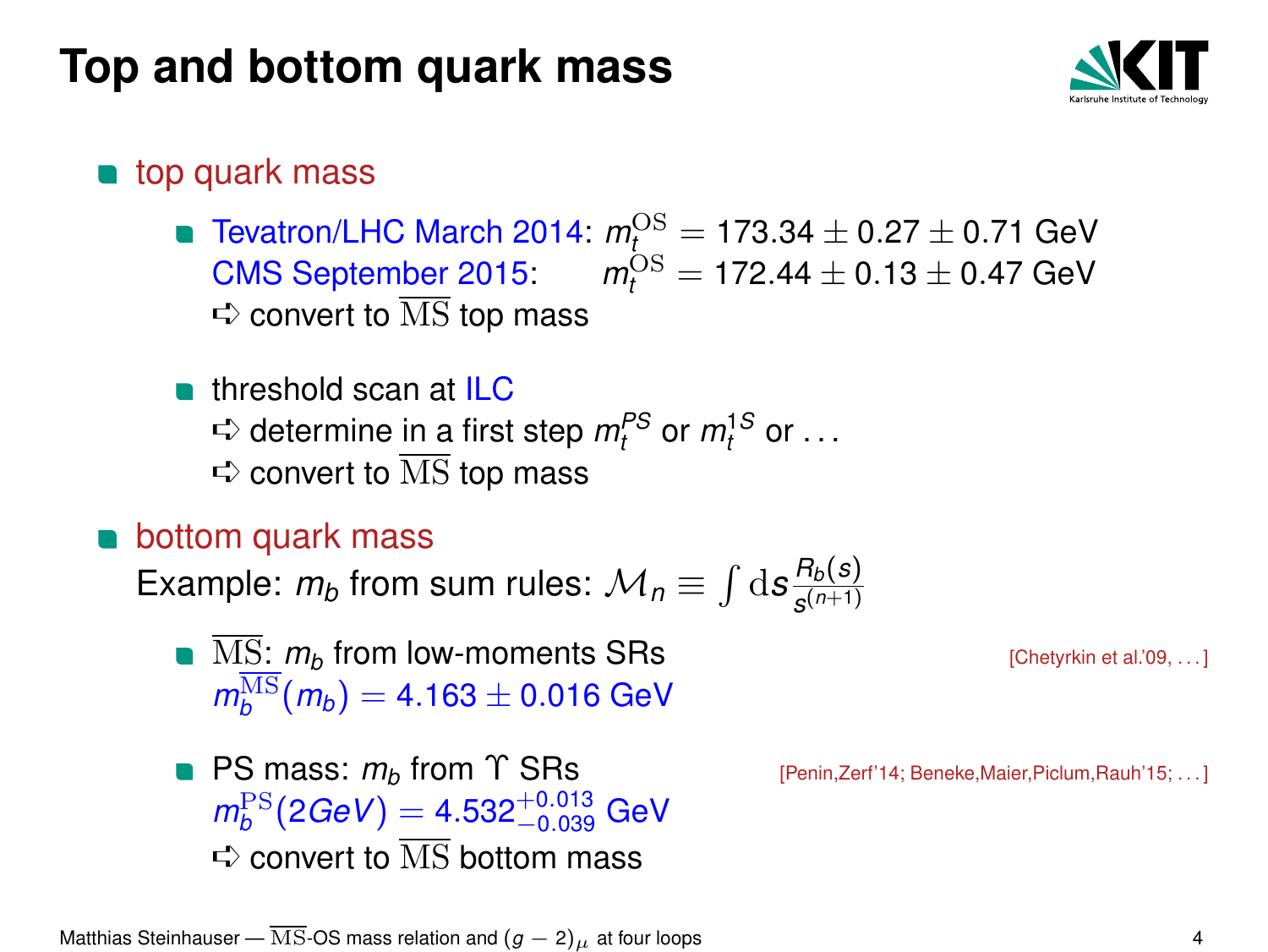#### **Example for threshold mass: PS mass**

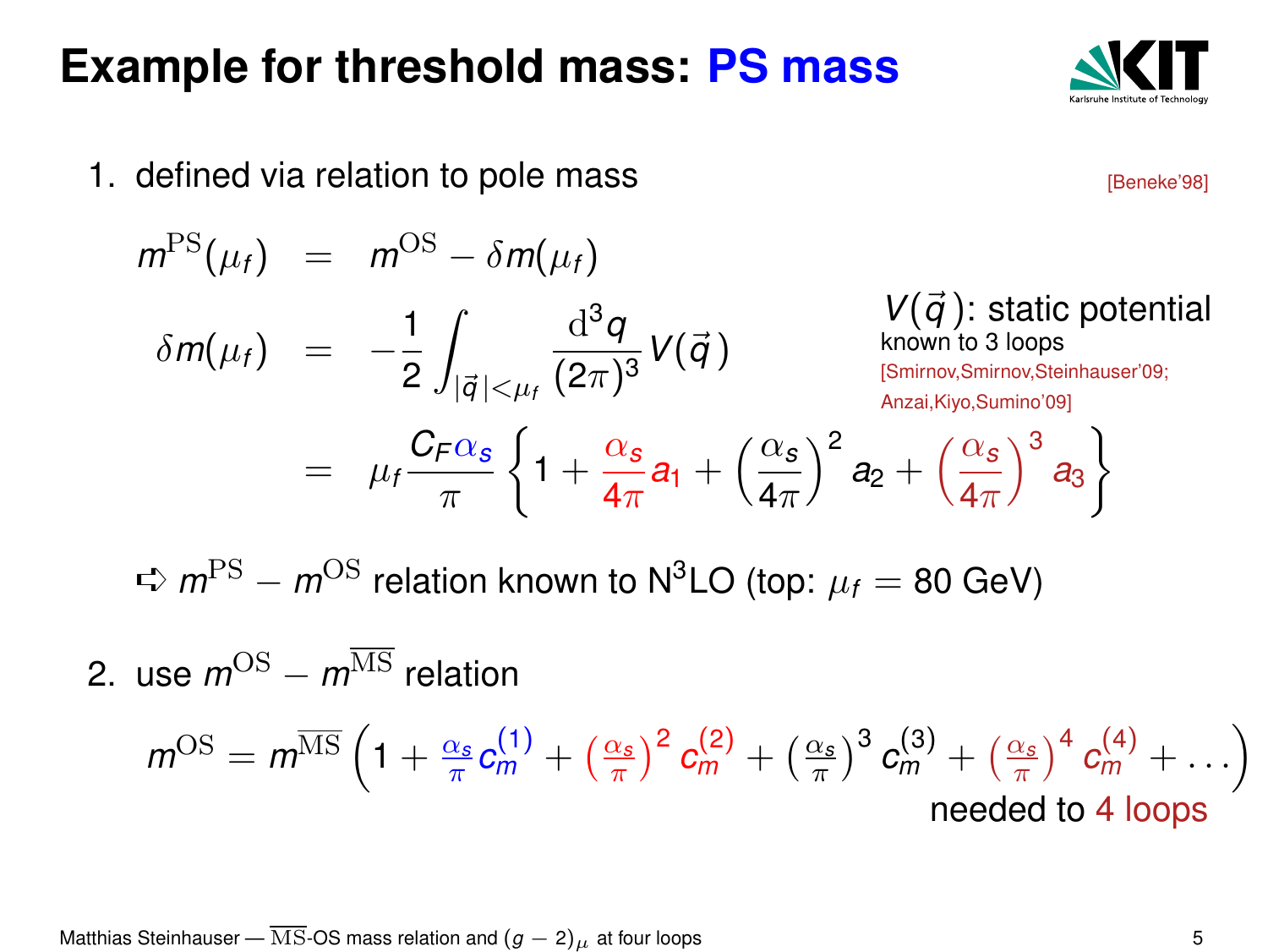

- $Z_m^{\overline{\rm MS}}$  **known to 4 loops** [Chetyrkin'97; Larin,van Ritbergen,Vermaseren'97] (5 loops: [Baikov,Chetyrkin,Kühn'14])
- electroweak corrections [Hempfling,Kniehl'94; Jegerlehner,Kalmykov'03; Faisst,Kühn,Veretin'04; Martin'05;

Eiras,Steinhauser'05; Kniehl,Pikelner,Veretin'15; Martin'16]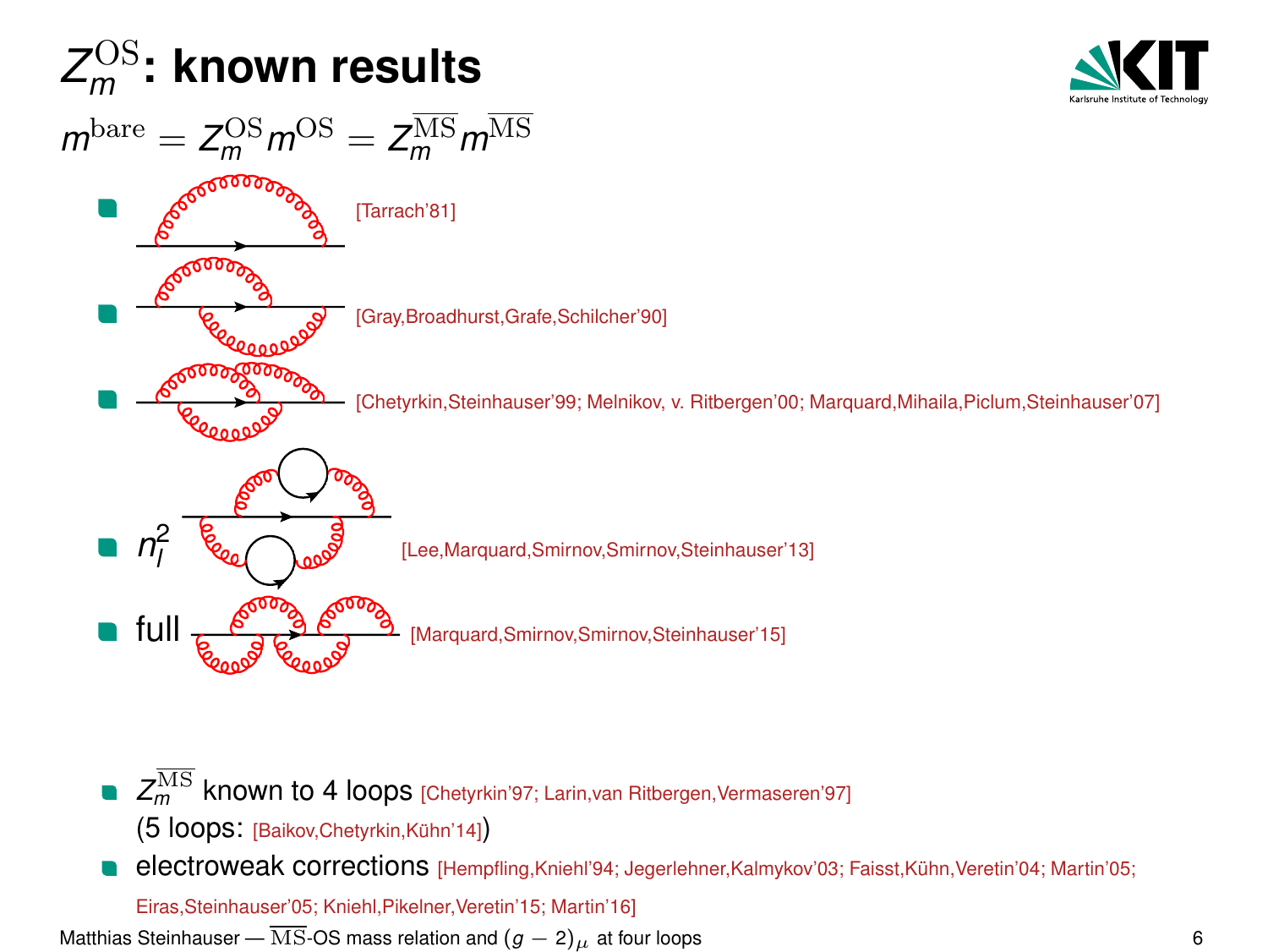#### **Some technical details**



**generation of amplitudes: qgraf [Nogueira'91]** manipulation/transformation to FORM: q2e/exp

[Harlander,Seidelsticker,Steinhauser'97;Seidelsticker'97]

map to  $\sim$  100 families (topologies)



- **reduce to master integrals (MIs): FIRE5** [Smirnov'14] and crusher [Marquard,Seidel]
- minimize MIs over all topologies: tsort reak'11]  $\Rightarrow$  386 4-loop OS MIs
- compute MIs (analytic, numerical with FIESTA [Smirnov'14'15], Mellin Barnes)

Note:  $m^{OS} - m^{\overline{MS}}$  relation in terms of MIs known analytically

 $\Rightarrow$  systematic improvement possible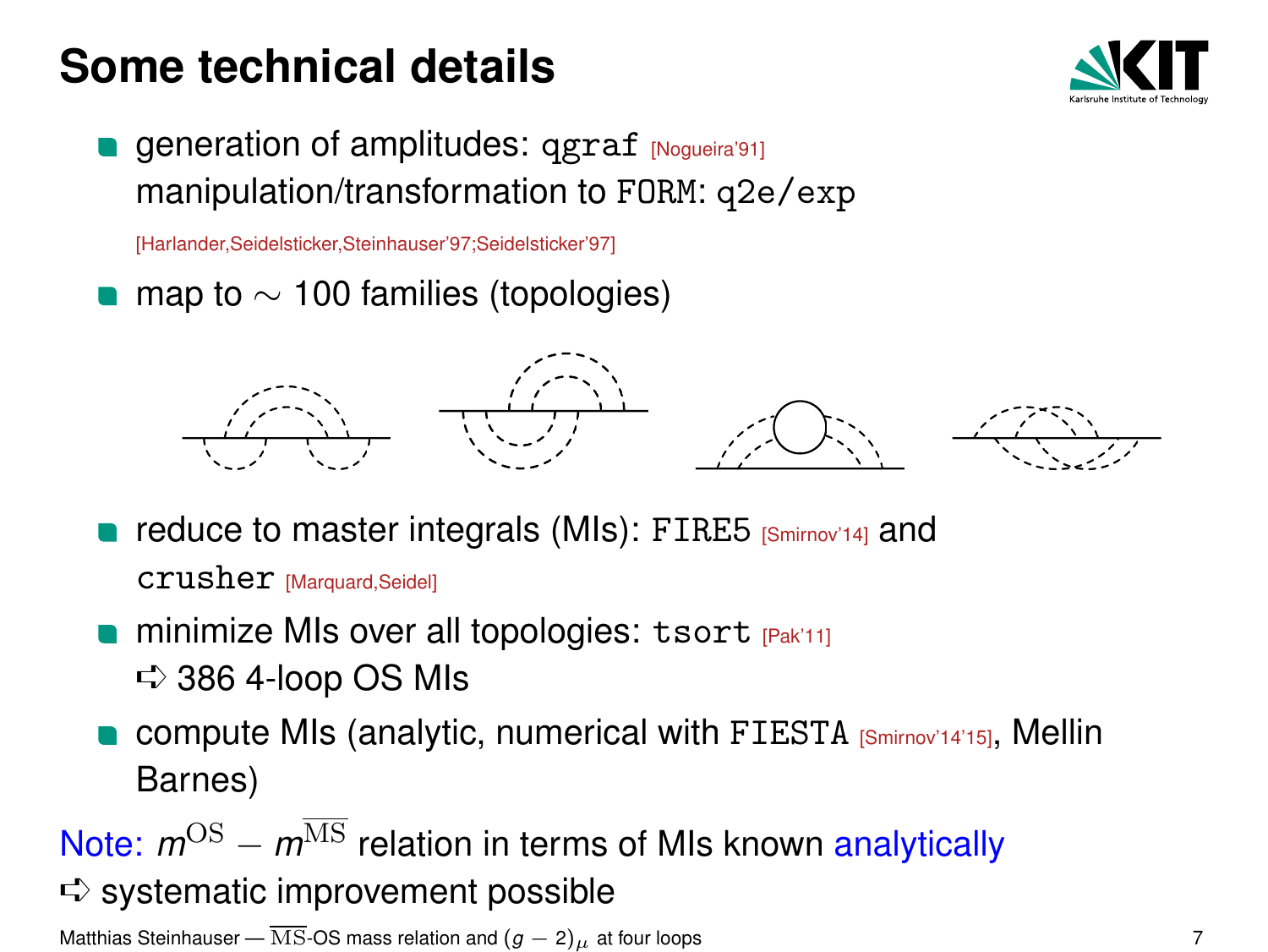**Additional complication for**  $(g - 2)_{\mu}$ 



#### "light-by-light"-type



**n**  $m_e = 0$  not possible  $\Rightarrow$  apply methods of region [Beneke,Smirnov'98; Smirnov]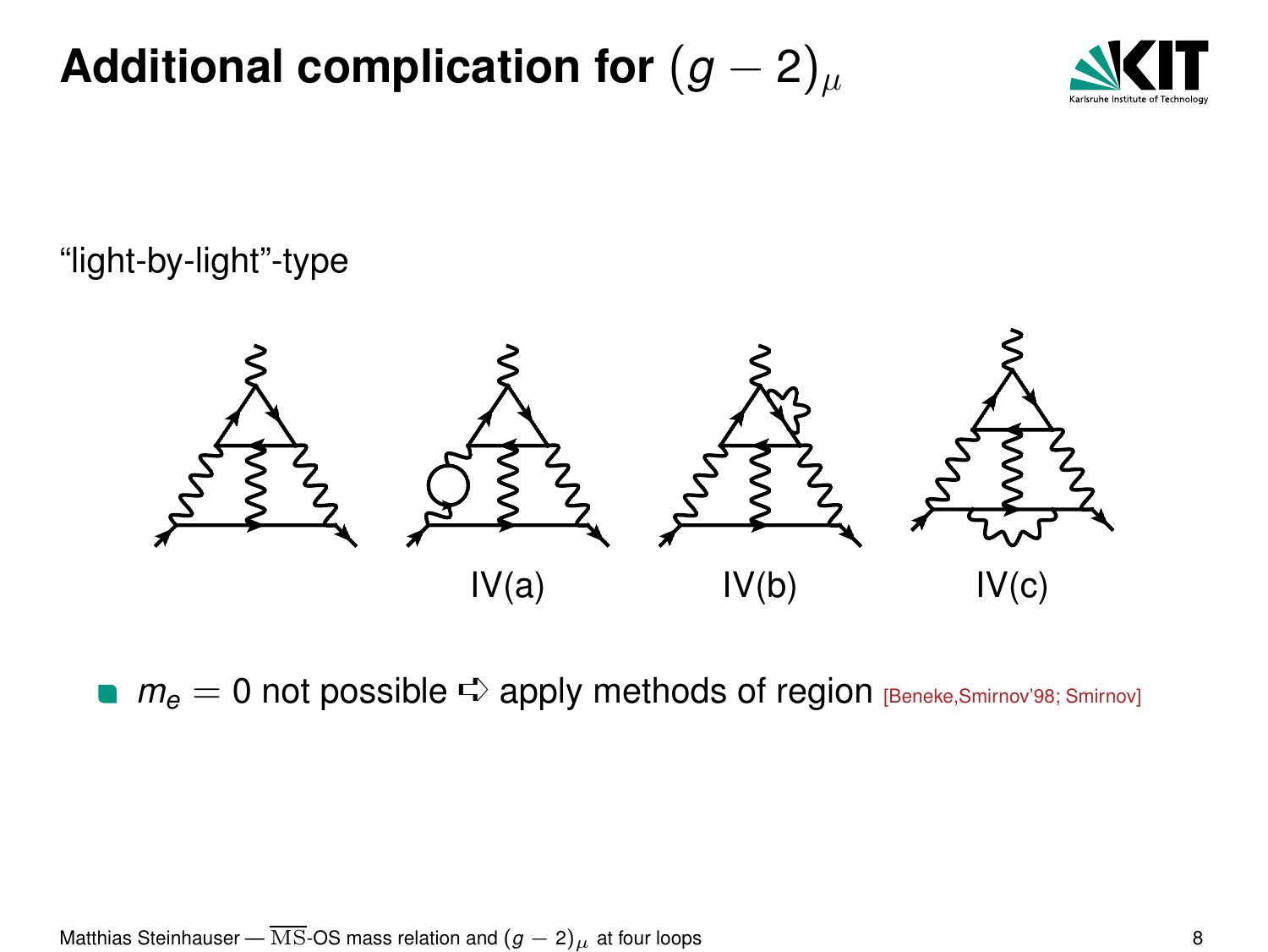#### **Additional complication for**  $(g - 2)_{\mu}$



"light-by-light"-type



**n**  $m_e = 0$  not possible  $\Rightarrow$  apply methods of region [Beneke,Smirnov'98; Smirnov]

**example: 3-loop diagram** loop momenta  $k, l, r \sim m_\mu$  ("hard") or  $k, l, r \sim m_e$  ("soft")

e.g.: *k* soft, 
$$
p^2 = m_\mu^2 \Rightarrow \frac{1}{m_\mu^2 - (p-k)^2} = \frac{1}{2pk - k^2} \rightarrow \frac{1}{2pk}
$$

➪  $\sqrt{ }$  $\Big\}$  $\overline{\mathcal{L}}$ 3-loop OS integrals  $(3\times$  hard) 3-loop "linear" integrals  $(3\times$  soft) 2-loop OS  $\times$  1-loop tadpole (2 $\times$  hard, 1 $\times$  soft) 1-loop OS  $\times$  2-loop tadpole (1 $\times$  hard, 2 $\times$  soft) 1-loop OS  $\times$  2-loop "linear" (1 $\times$  hard, 2 $\times$  soft)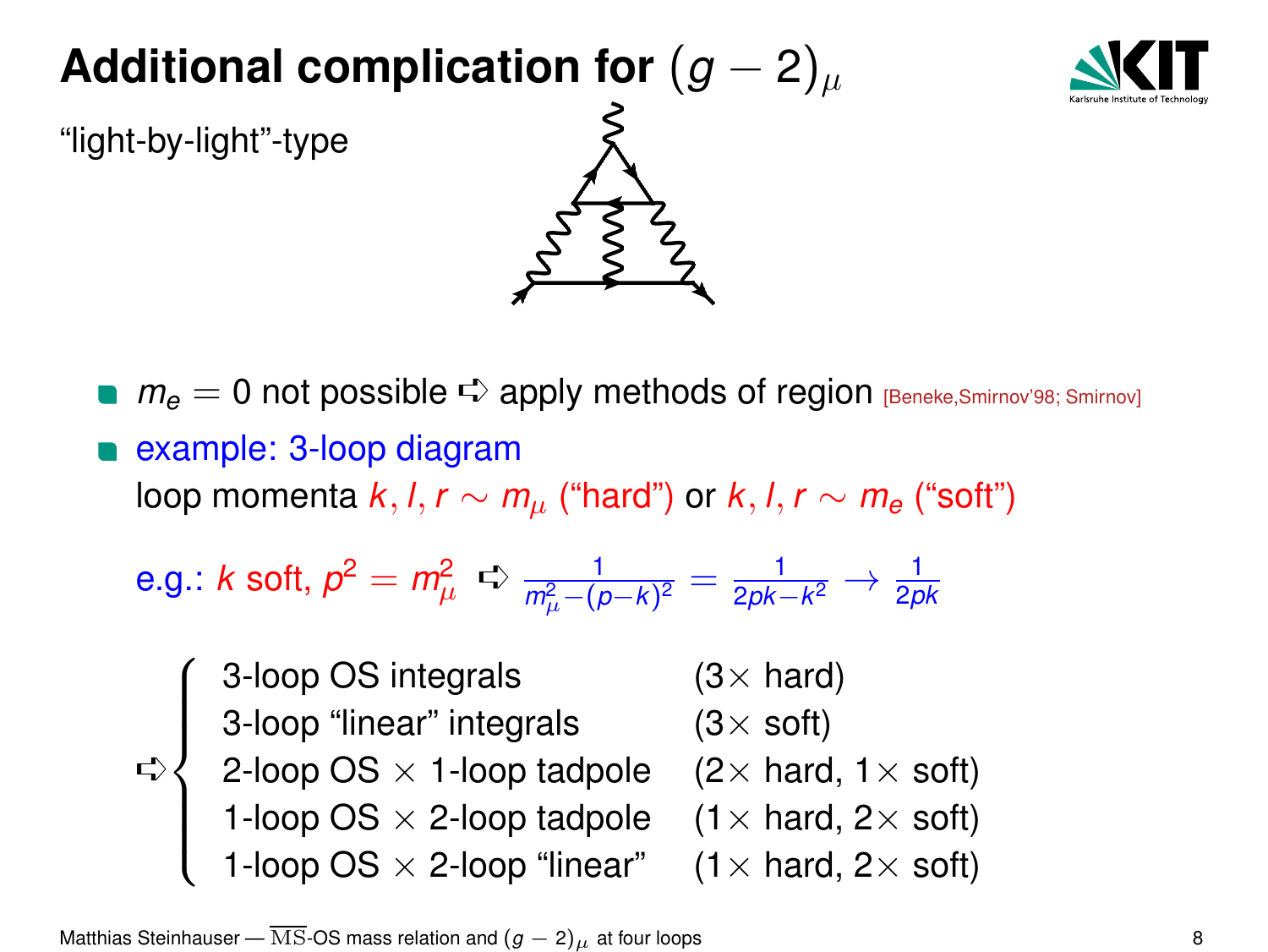Matthias Steinhauser —  $\overline{\text{MS}}$ -OS mass relation and  $(g - 2)_{\mu}$  at four loops 8

#### **Additional complication for**  $(g - 2)_{\mu}$

"light-by-light"-type

**a** asymptotic expansion for  $x \equiv m_e/m_\mu \ll 1$  3 loops

$$
a_{\mu} = a_{\mu}^{(0,0)} + a_{\mu}^{(0,1)} \ln \frac{m_{\mu}}{m_{e}} + \frac{m_{e}}{m_{\mu}} \left( a_{\mu}^{(1,0)} + a_{\mu}^{(1,1)} \ln \frac{m_{\mu}}{m_{e}} \right) + \frac{m_{e}^{2}}{m_{\mu}^{2}} \left( a_{\mu}^{(2,0)} + a_{\mu}^{(2,1)} \ln \frac{m_{\mu}}{m_{e}} + a_{\mu}^{(2,2)} \ln^{2} \frac{m_{\mu}}{m_{e}} \right) + \dots
$$

$$
\ln \frac{m_{\mu}}{m_{\mu}} \approx 5.332
$$
  

$$
\frac{m_{\rm e}}{m_{\mu}} \approx 0.005 \qquad \frac{m_{\rm e}}{m_{\mu}} \ln \frac{m_{\mu}}{m_{\rm e}} \approx 5.332
$$
  

$$
\frac{m_{\rm e}^2}{m_{\mu}^2} \ln^3 \frac{m_{\mu}}{m_{\rm e}} \approx 0.004 \qquad \frac{m_{\rm e}^2}{m_{\mu}^2} \ln^4 \frac{m_{\mu}}{m_{\rm e}} \approx 0.019
$$

 $\approx$  0.026  $\frac{m_e}{m_\mu}$  In<sup>2</sup>  $\frac{m_\mu}{m_e} \approx$  0.137



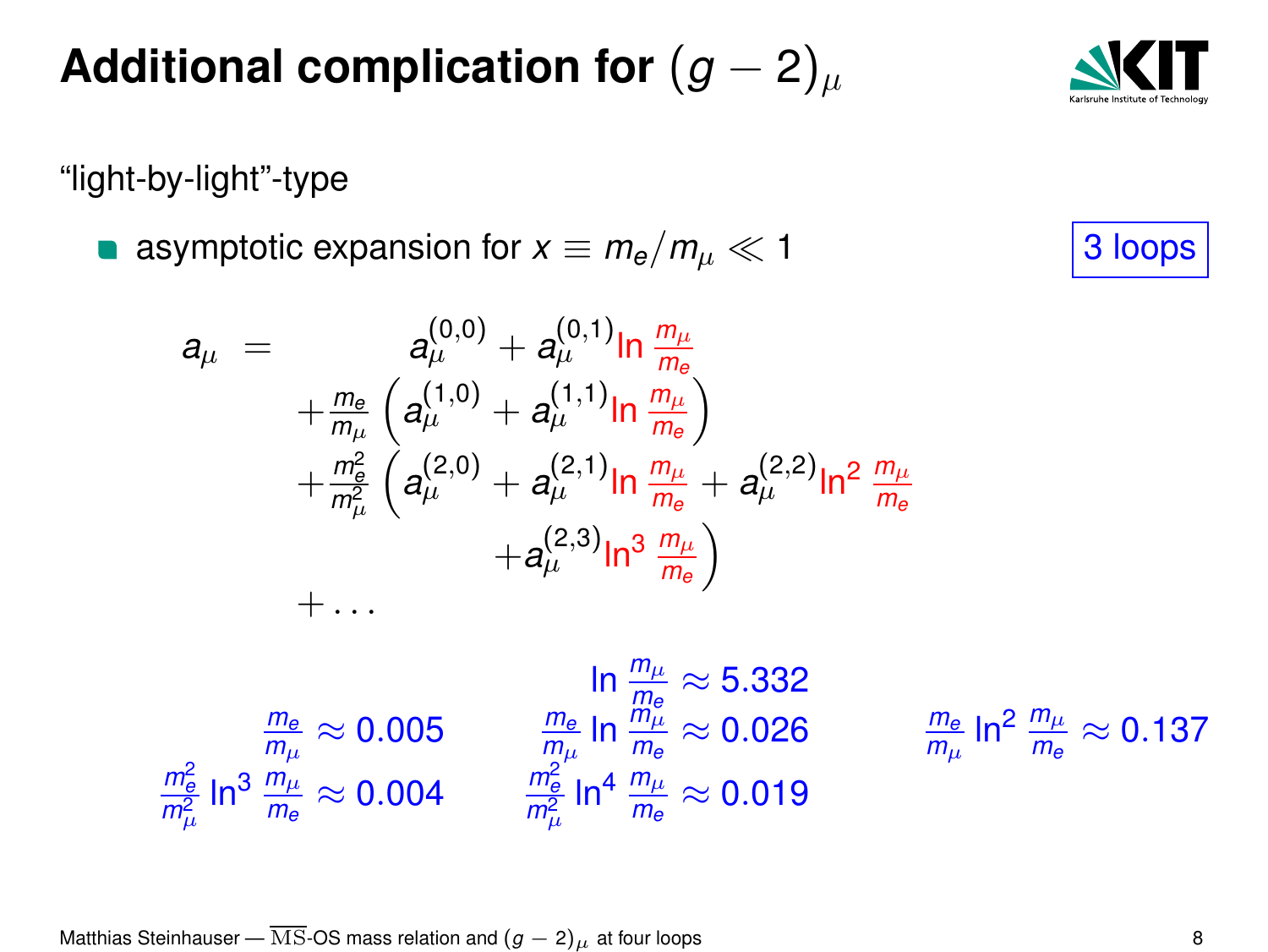Matthias Steinhauser —  $\overline{\text{MS}}$ -OS mass relation and  $(g - 2)_{\mu}$  at four loops 8

#### **Additional complication for**  $(g - 2)_{\mu}$

"light-by-light"-type

**a** asymptotic expansion for  $x \equiv m_e/m_\mu \ll 1$  3 loops

 $\frac{m_e}{m_e} \sim 0.005$   $\frac{m_e}{m_e}$  In  $\frac{m_\theta}{m_\mu}$ 

 $\frac{m_{\rm e}^2}{m_{\rm e}^2}\ln^3\frac{m_{\mu}}{m_{\rm e}}\approx 0.004 \qquad \frac{m_{\rm e}^2}{m_{\mu}^2}\ln^4\frac{m_{\mu}}{m_{\rm e}}\approx 0.019$ 

$$
a_{\mu} = a_{\mu}^{(0,0)} + a_{\mu}^{(0,1)} \ln \frac{m_{\mu}}{m_{e}} + \frac{m_{e}}{m_{\mu}} \left( a_{\mu}^{(1,0)} + a_{\mu}^{(1,1)} \ln \frac{m_{\mu}}{m_{e}} \right) + \frac{m_{e}^{2}}{m_{\mu}^{2}} \left( a_{\mu}^{(2,0)} + a_{\mu}^{(2,1)} \ln \frac{m_{\mu}}{m_{e}} + a_{\mu}^{(2,2)} \ln^{2} \frac{m_{\mu}}{m_{e}} + a_{\mu}^{(2,3)} \ln^{3} \frac{m_{\mu}}{m_{e}} \right) + \dots
$$

 $= (20.52801865 + 0.42645778 + 0.00655695 + ...)$  $\frac{\alpha}{\pi}$ )<sup>3</sup>

 $\ln \frac{m_\mu}{m_\text{o}} \approx 5.332$ 

$$
\frac{m_e}{m_\mu}\approx 0.005 \qquad \frac{m_e}{m_\mu}\ln\frac{\ddot{m}_\mu^e}{m_e}\approx 0.026 \qquad \frac{m_e}{m_\mu}\ln^2\frac{m_\mu}{m_e}\approx 0.137
$$

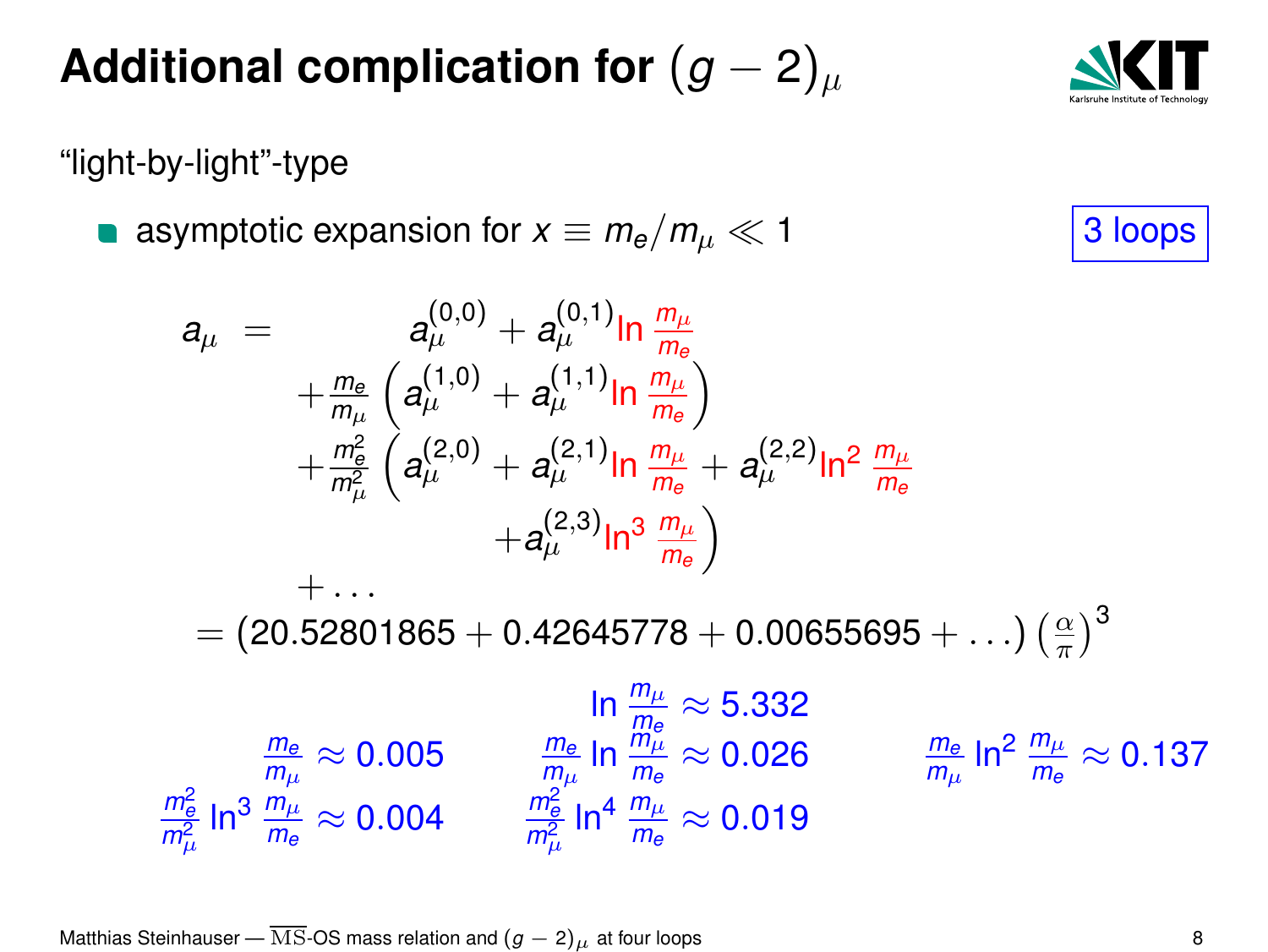Matthias Steinhauser — MS-OS mass relation and  $(g - 2)_{\mu}$  at four loops 8

#### **Additional complication for**  $(g - 2)_{\mu}$

"light-by-light"-type

asymptotic expansion for  $x \equiv m_e/m_\mu \ll 1$  4 loops

$$
a_{\mu} = a_{\mu}^{(0,0)} + a_{\mu}^{(0,1)} \ln \frac{m_{\mu}}{m_{e}} + a_{\mu}^{(0,2)} \ln^{2} \frac{m_{\mu}}{m_{e}} + \frac{m_{e}}{m_{\mu}} \left( a_{\mu}^{(1,0)} + a_{\mu}^{(1,1)} \ln \frac{m_{\mu}}{m_{e}} + a_{\mu}^{(1,2)} \ln^{2} \frac{m_{\mu}}{m_{e}} \right) + \frac{m_{e}^{2}}{m_{\mu}^{2}} \left( a_{\mu}^{(2,0)} + a_{\mu}^{(2,1)} \ln \frac{m_{\mu}}{m_{e}} + a_{\mu}^{(2,2)} \ln^{2} \frac{m_{\mu}}{m_{e}} + a_{\mu}^{(2,3)} \ln^{3} \frac{m_{\mu}}{m_{e}} + a_{\mu}^{(2,4)} \ln^{4} \frac{m_{\mu}}{m_{e}} \right) + \dots
$$

ln  $\frac{m_\mu}{\overline{m}_e} \approx 5.332$ *m<sup>e</sup>*  $\frac{m_e}{m_\mu} \approx 0.005$   $\frac{m_e}{m_\mu} \ln \frac{\ddot{m}^{\nu}_{\mu}}{m_e} \approx 0.026$   $\frac{m_e}{m_\mu}$  $\frac{m_{\rm e}^2}{m_{\rm e}^2}\ln^3\frac{m_{\mu}}{m_{\rm e}}\approx 0.004 \qquad \frac{m_{\rm e}^2}{m_{\mu}^2}\ln^4\frac{m_{\mu}}{m_{\rm e}}\approx 0.019$ 

 $\frac{m_{\rm e}}{m_{\mu}}$  In $^2$   $\frac{m_{\mu}}{m_{\rm e}} \approx 0.137$ 



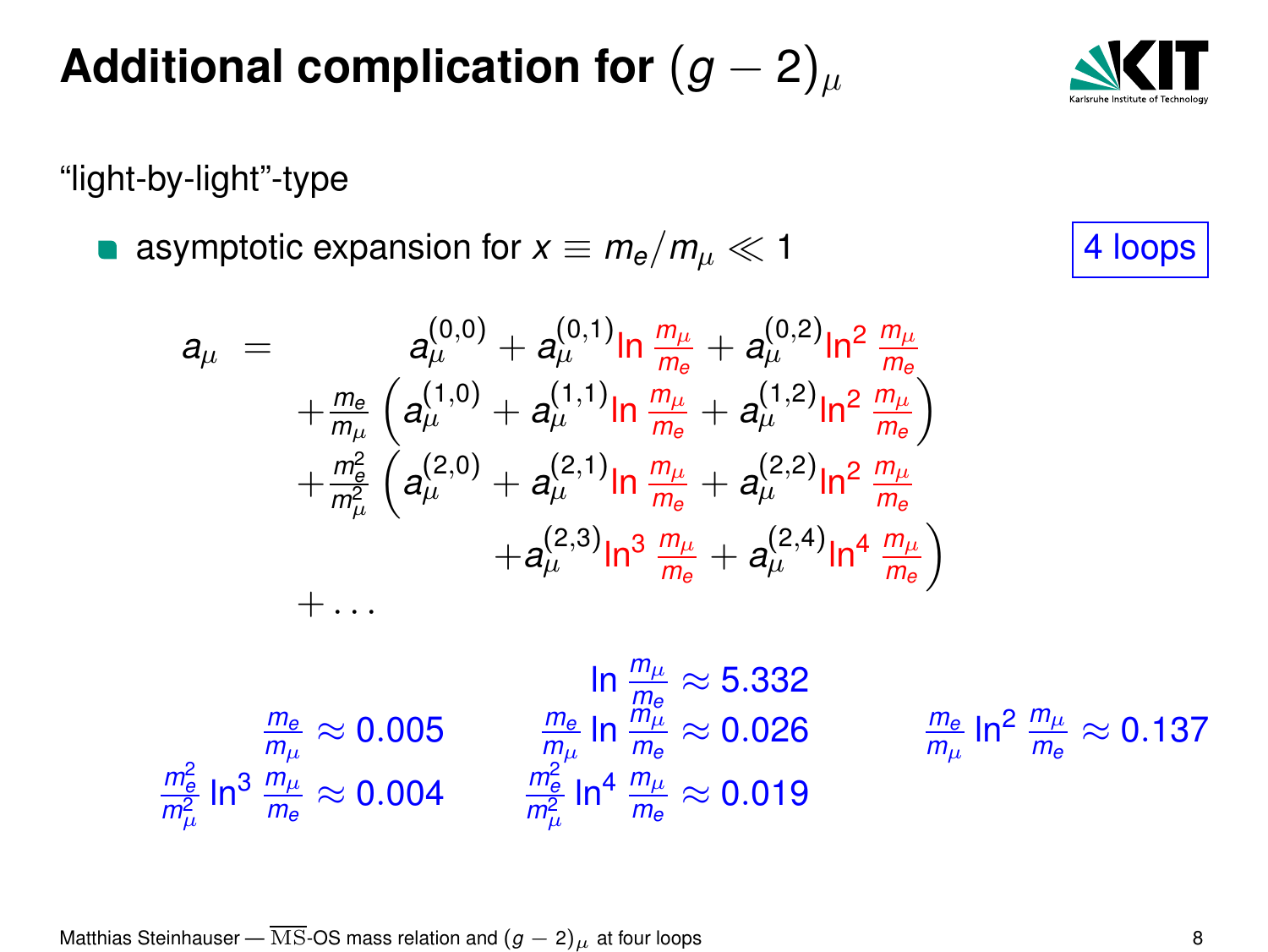#### **Techniques**



- **generation of amplitudes with qgraf [Nogueira'91]**
- $\blacksquare$  traces, projectors, ... FORM [Vermaseren,...]
- asymptotic expansion: asy [Pak,Smirnov'10] and in-house program basic idea: alpha parametrization
- all 3-loop integrals are known analytically  $\Rightarrow$  all 4-loop CTs known analytically
- each individual Feynman amplitude:  $\Rightarrow$  analytic linear combination of master integrals
- 4-loop on-shell integrals:

 $\approx 70 = 40$ <sub>ana</sub>/high prec.  $+30$ num [Marquard,Smirnov,Smirnov,Steinhauser'15]

**4-loop** "linear" integrals:

 $\approx 70 = 20$ <sub>ana</sub>/high prec.  $+50$ num

numerical integration with FIESTA [Smirnov'13]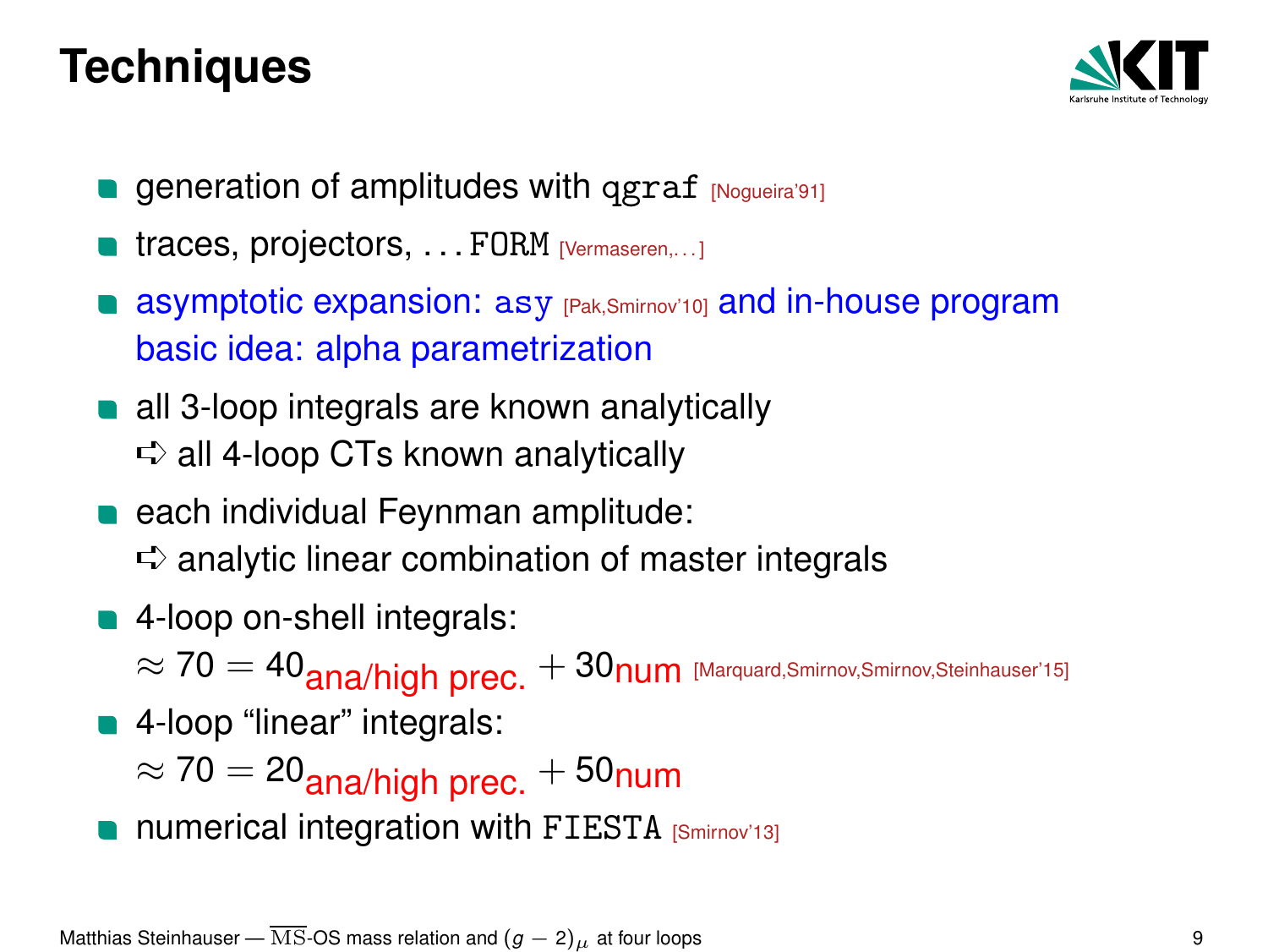# **Results**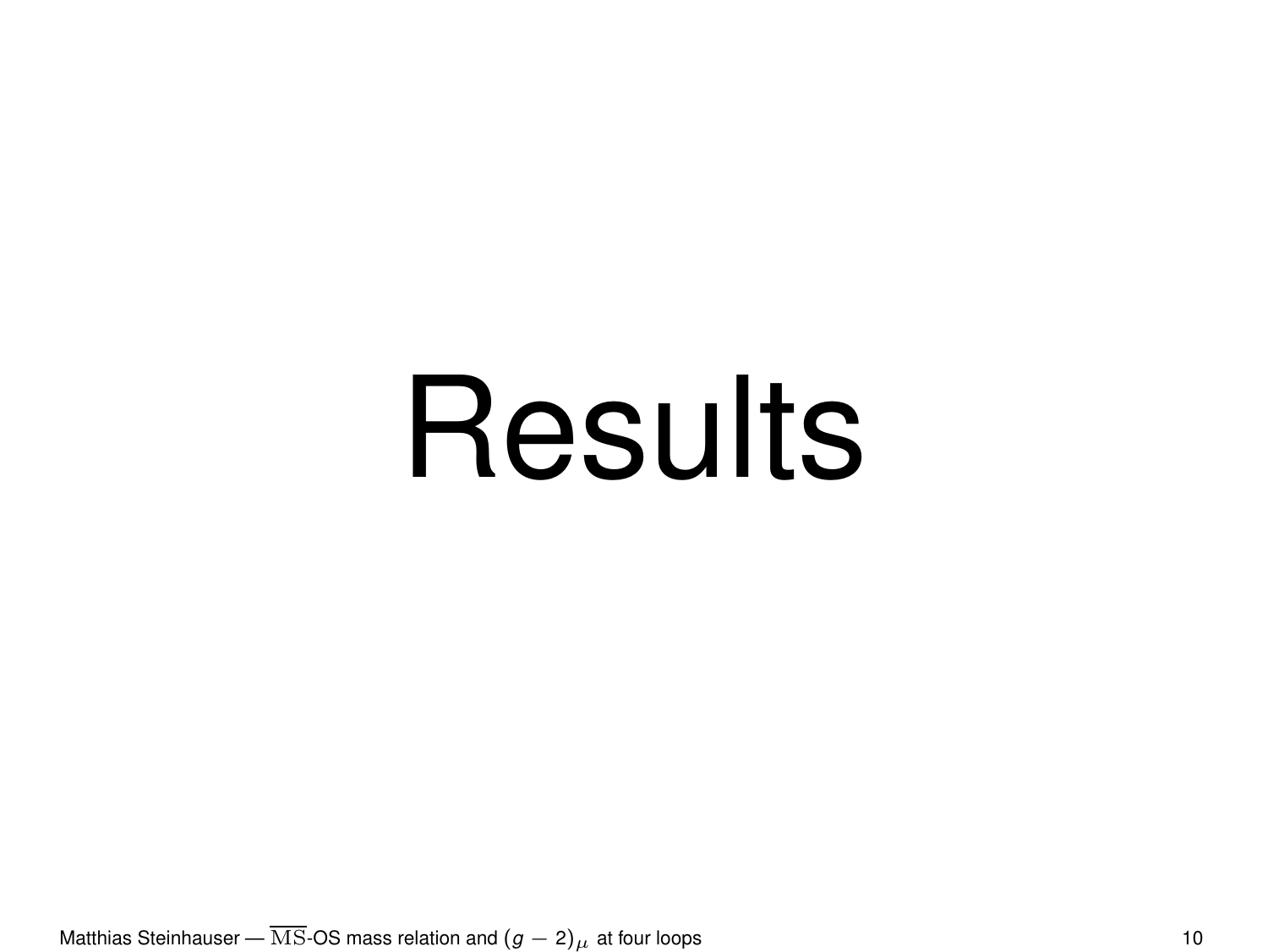**4-loop coefficient**  
\n
$$
m^{\overline{\rm MS}} = m^{\rm OS} \left(1 + \frac{\alpha_s}{\pi} z_m^{(1)} + \left(\frac{\alpha_s}{\pi}\right)^2 z_m^{(2)} + \left(\frac{\alpha_s}{\pi}\right)^3 z_m^{(3)} + \left(\frac{\alpha_s}{\pi}\right)^4 z_m^{(4)} + \ldots\right)
$$
\n
$$
\underbrace{\text{Maxquard}, \text{Simirov}, \text{Sieninauser'15}}_{\text{Maxquard}, \text{Simirov}, \text{Sieninauser'15}}
$$

$$
\begin{array}{rcl}\n\text{charm} \\
Z_m^{(4)}\Big|_{n_1=3} &=& -1744.8 \pm 21.5 - 703.48 \, \text{log} - 122.97 \, \text{log} \\
&- 14.234 \, \text{log} - 0.75043 \, \text{log}\n\end{array}
$$

bottom  
\n
$$
z_m^{(4)}\Big|_{n_1=4} = -1267.0 \pm 21.5 - 500.23 I_{OS} - 83.390 I_{OS}^2
$$
\n
$$
- 9.9563 I_{OS}^3 - 0.514033 I_{OS}^4
$$
\ntop  
\n
$$
z_m^{(4)}\Big|_{n_1=5} = -859.96 \pm 21.5 - 328.94 I_{OS} - 50.856 I_{OS}^2
$$
\n
$$
- 6.4922 I_{OS}^3 - 0.33203 I_{OS}^4
$$
\nIn  $(\mu^2/M^2)$  known from RGE  
\n• constant term: uncertainty < 3%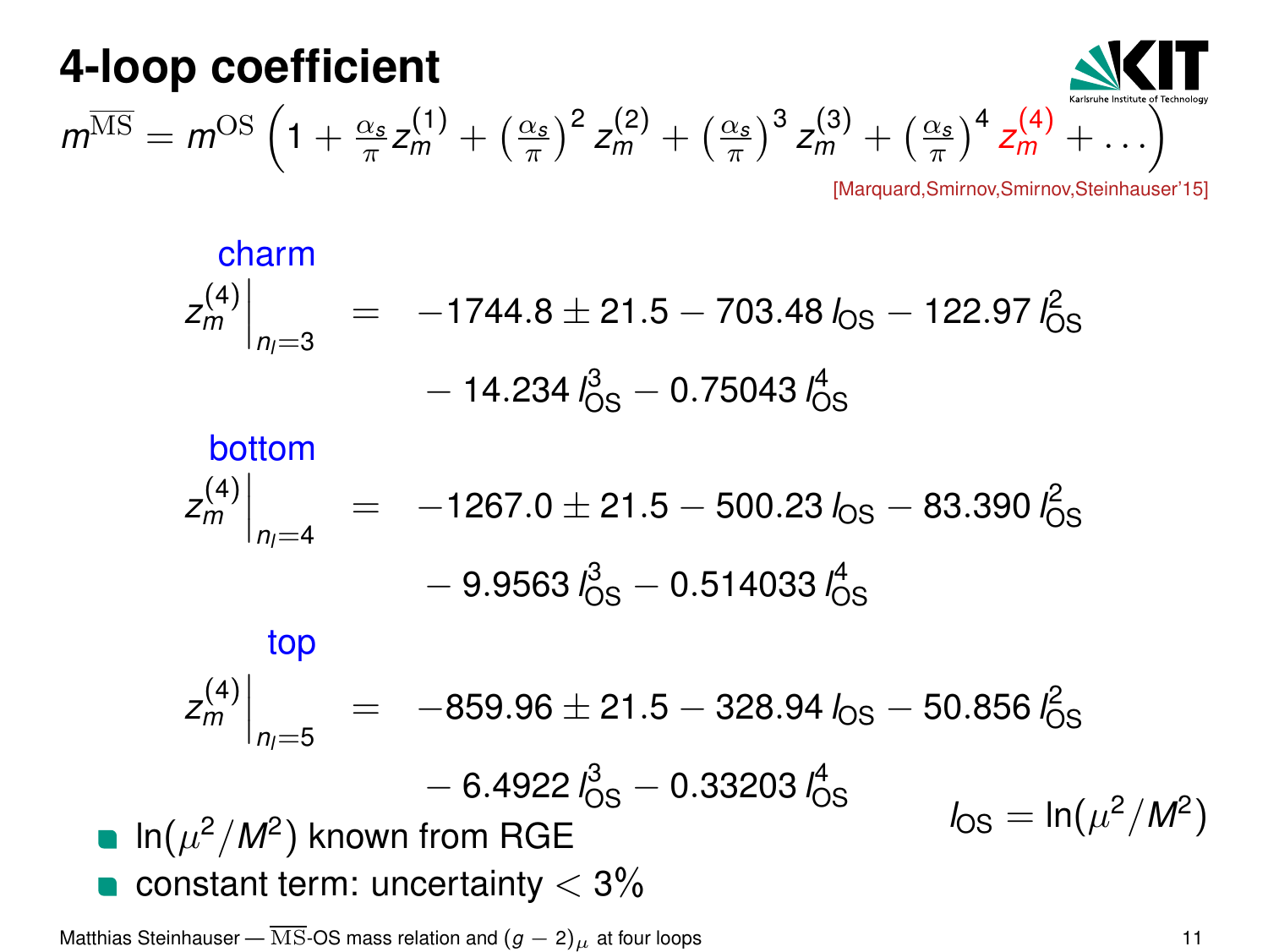# MS−**OS relation for top and bottom**



$$
m_t^{\text{OS}} = m_t^{\overline{\text{MS}}} \left[ 1 + 0.4244 \alpha_s + 0.8345 \alpha_s^2 + 2.375 \alpha_s^3 + (8.49 \pm 0.25) \alpha_s^4 \right]
$$
  
= 163.643 + 7.557 + 1.617 + 0.501 + (0.195 \pm 0.005) GeV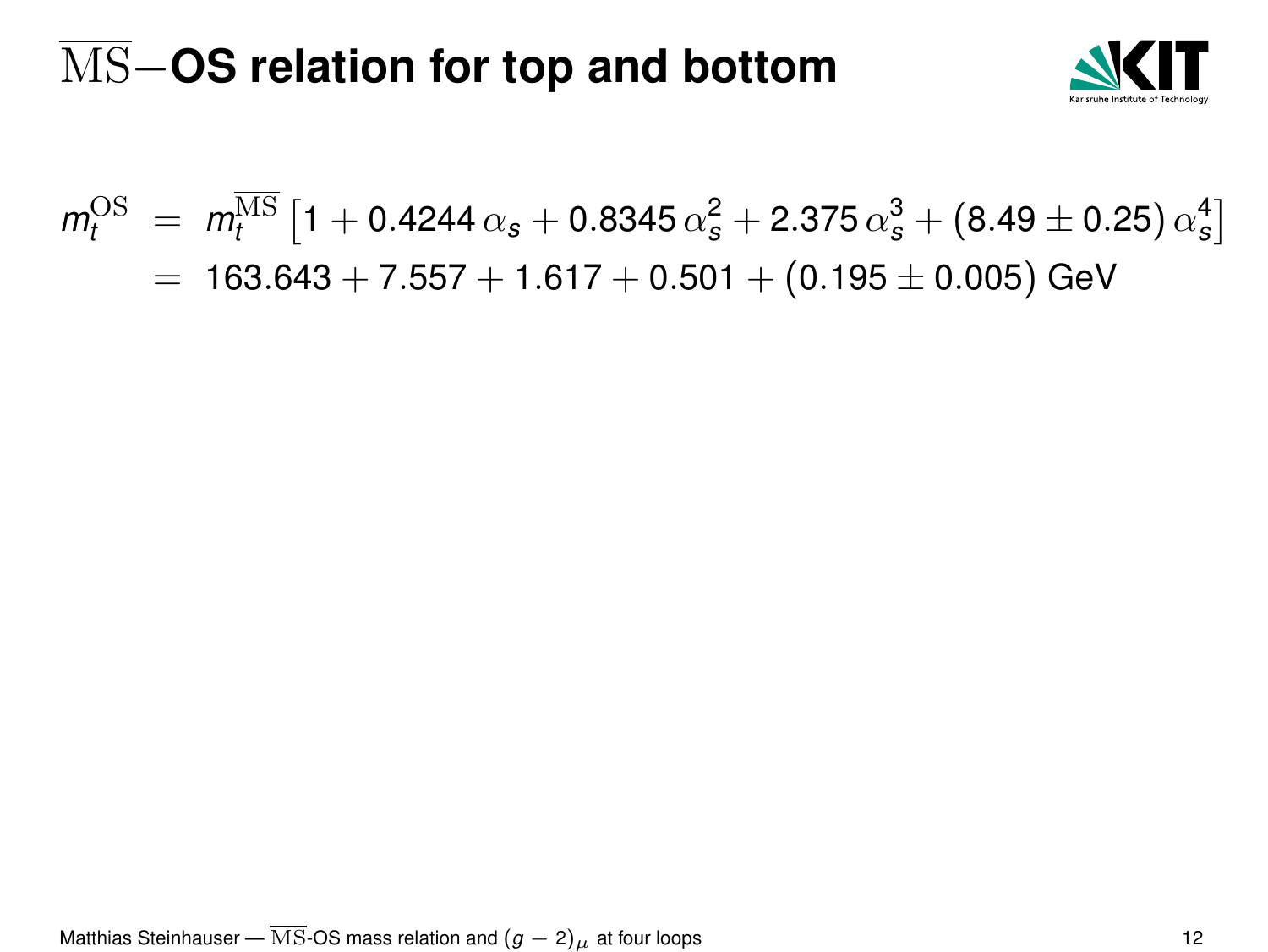# MS−**OS relation for top and bottom**



$$
m_t^{\text{OS}} = m_t^{\overline{\text{MS}}} \left[ 1 + 0.4244 \alpha_s + 0.8345 \alpha_s^2 + 2.375 \alpha_s^3 + (8.49 \pm 0.25) \alpha_s^4 \right]
$$
  
= 163.643 + 7.557 + 1.617 + 0.501 + (0.195 \pm 0.005) GeV

$$
m_b^{\text{OS}} = m_b^{\overline{\text{MS}}} \left[ 1 + 0.4244 \alpha_s + 0.9401 \alpha_s^2 + 3.045 \alpha_s^3 + (12.57 \pm 0.38) \alpha_s^4 \right]
$$
  
= 4.163 + 0.401 + 0.201 + 0.148 + (0.138 \pm 0.004) GeV

$$
m_c^{\text{OS}} = m_c^{\overline{\text{MS}}}(3 \text{ GeV})
$$
  
× (1 + 1.133  $\alpha_s$  + 3.119  $\alpha_s^2$  + 10.98  $\alpha_s^3$  + (51.29 ± 0.52)  $\alpha_s^4$ )  
= 0.986 + 0.286 + 0.202 + 0.182 + (0.217 ± 0.002) GeV

- top: good/reasonable convergence
- bottom, charm: no convergence

Matthias Steinhauser — MS-OS mass relation and  $(g - 2)_{\mu}$  at four loops 12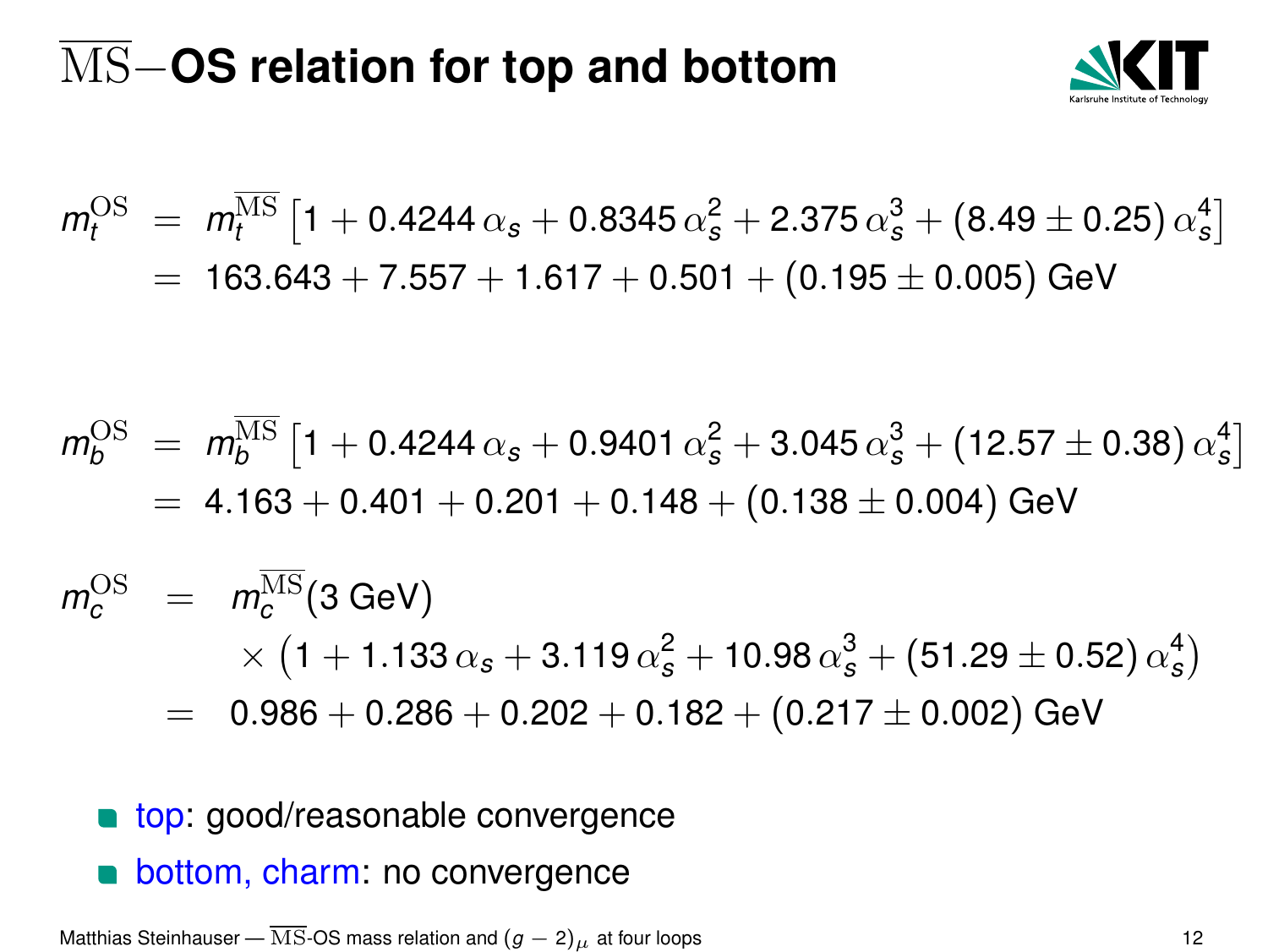#### **top quark: renormalon ambiguity**



$$
m_t^{\text{OS}} = m_t^{\overline{\text{MS}}} \left( 1 + \sum_{k \geq 1} r_{k-1} \alpha_s^k \right)
$$

$$
r_k \stackrel{k\to\infty}{\longrightarrow} N(2\beta_0)^k \Gamma(k+1+b) \left(1+\frac{s_1}{k+b}+\frac{s_2}{(k+b)(k+b+1)}+\ldots\right)
$$

 $b = \beta_1/(2\beta_0)$  [Beneke,Braun'94; Beneke'95]

1. determine *N* from exact (3- and) 4-loop coefficient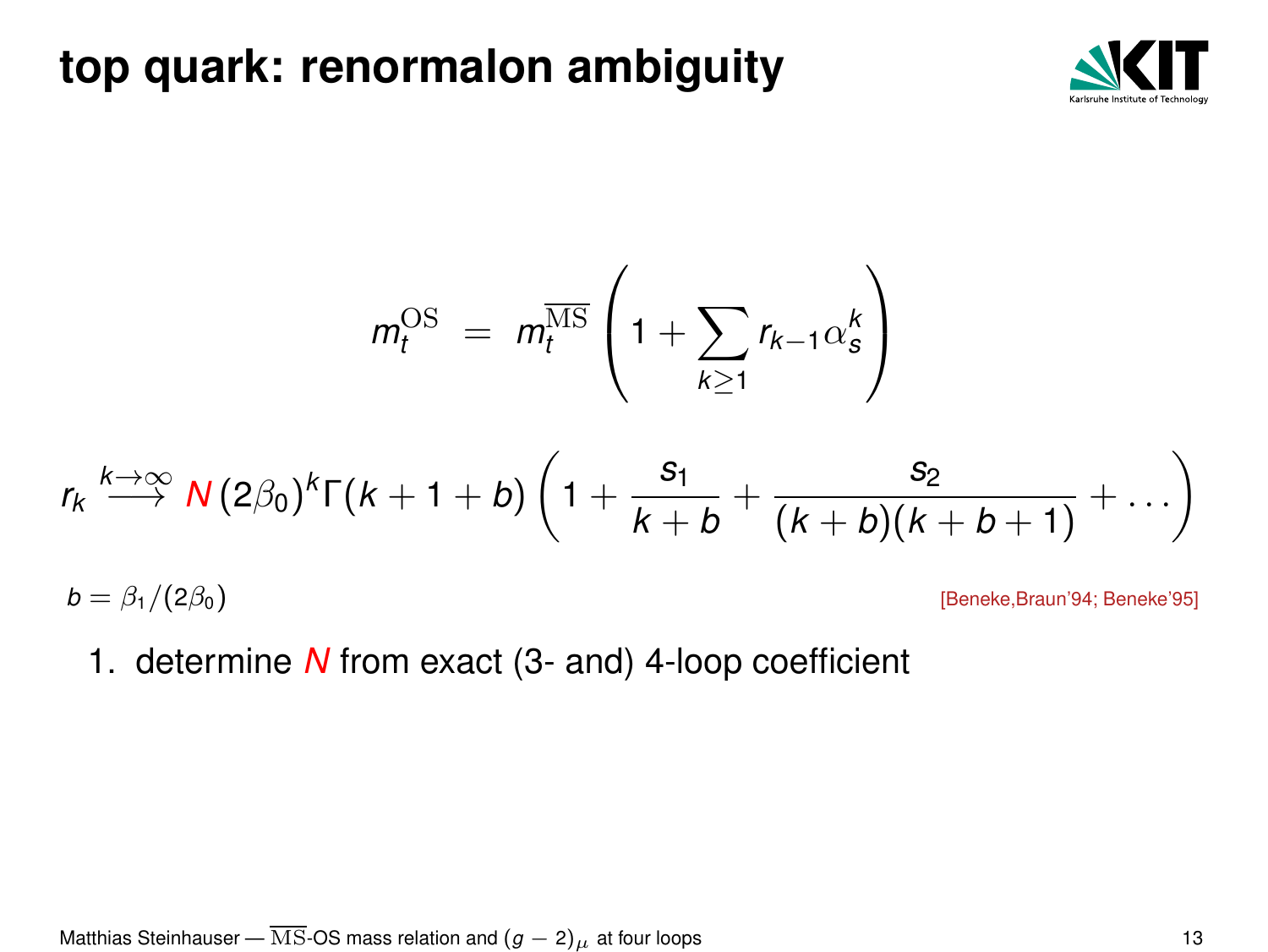#### **top quark: renormalon ambiguity**





PRELIMINARY **[Nason'15: Beneke,Marquard,Nason,Steinhauser'16**]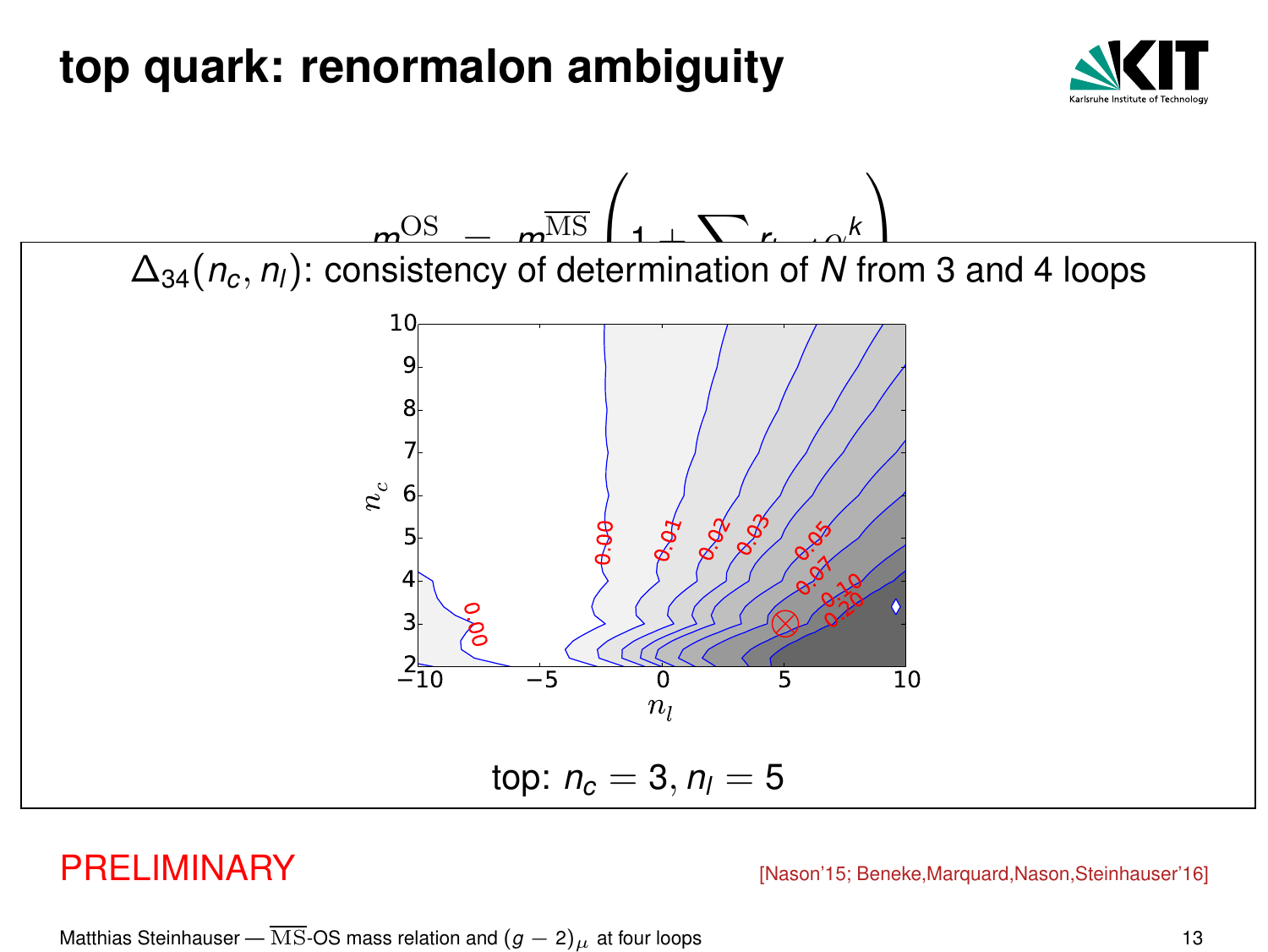#### **top quark: renormalon ambiguity**



$$
r_k \stackrel{k \to \infty}{\longrightarrow} \mathsf{N}(2\beta_0)^k \Gamma(k+1+b) \left(1+\frac{s_1}{k+b}+\frac{s_2}{(k+b)(k+b+1)}+\ldots\right)
$$

- 1. determine *N* from exact (3- and) 4-loop coefficient
- 2. consider  $m_t^{\text{OS}}(n) = m_t^{\overline{\text{MS}}}(1 + \sum_{\alpha}^n r_{k-1} r_{\alpha})^k$ and determine  $n$  such that  $m_t^{\text{OS}}(n+1) - m_t^{\text{OS}}(n)$  is minimal

3.

$$
m_t^{\text{OS}} = m_t^{\overline{\text{MS}}}\left(1 + \sum_{k=1}^4 r_{k-1} \alpha_s^k\right) + \delta^{(5+)} m_t^{\text{OS}}
$$

$$
\delta^{(5+)} m_t^{\rm OS} = 0.2xx \pm (10-20)\%(N) \pm 0.07 \text{(last term)} \text{ GeV}
$$

#### $\Rightarrow$  final uncertainty about (below?) 100 MeV!

PRELIMINARY **[Nason'15; Beneke,Marquard,Nason,Steinhauser'16**]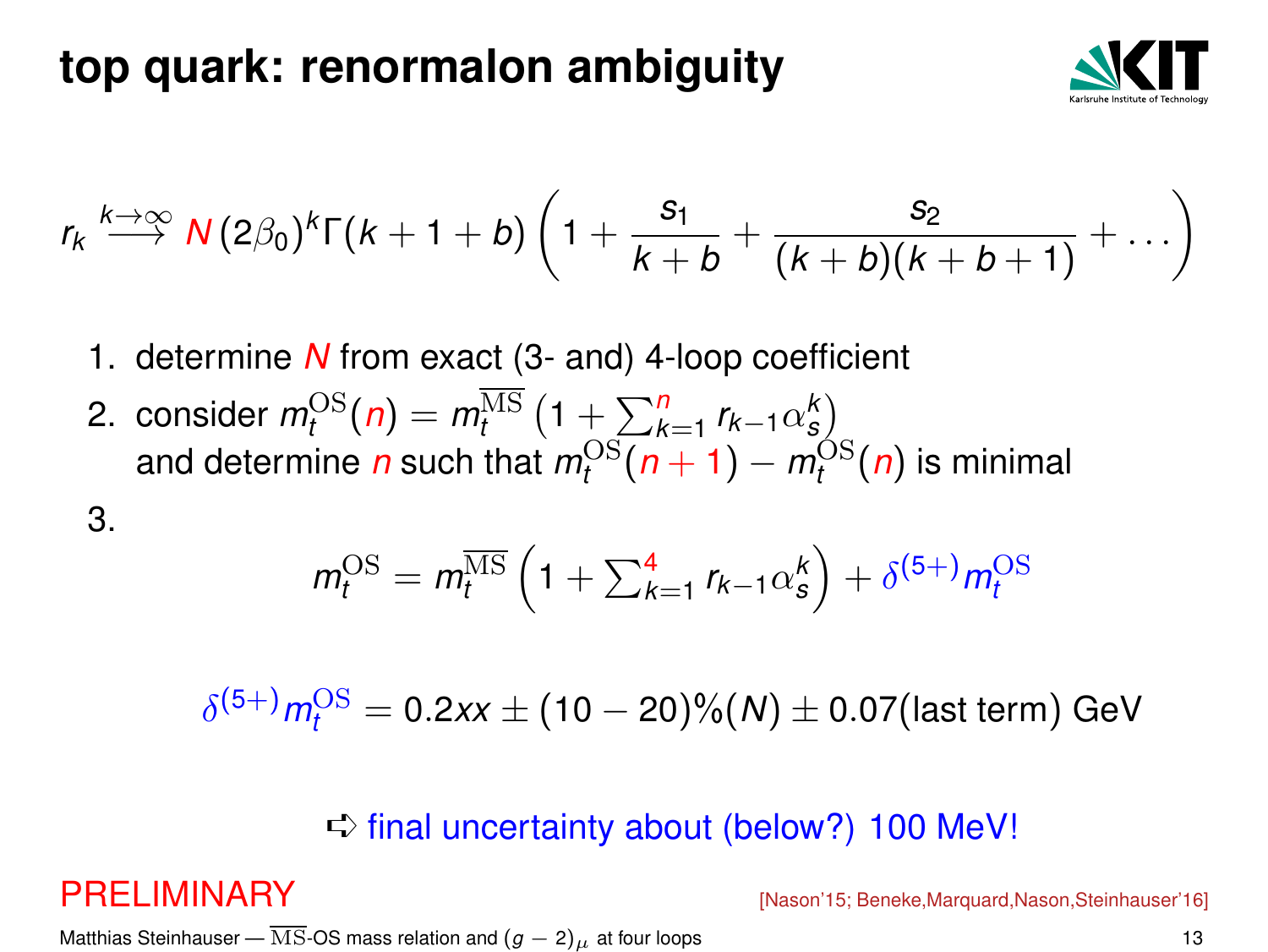

| $m_h^{\rm MS}(m_h^{\rm MS})$ |       |                     |       |                      |  |
|------------------------------|-------|---------------------|-------|----------------------|--|
| input                        |       | $mPS = m1S = mRS =$ |       |                      |  |
| #loops                       | 4.483 | 4.670               | 4.365 |                      |  |
|                              | 4.266 | 4.308               | 4.210 |                      |  |
|                              | 4.191 | 4.190               |       | 4.172 $\leq 110$ MeV |  |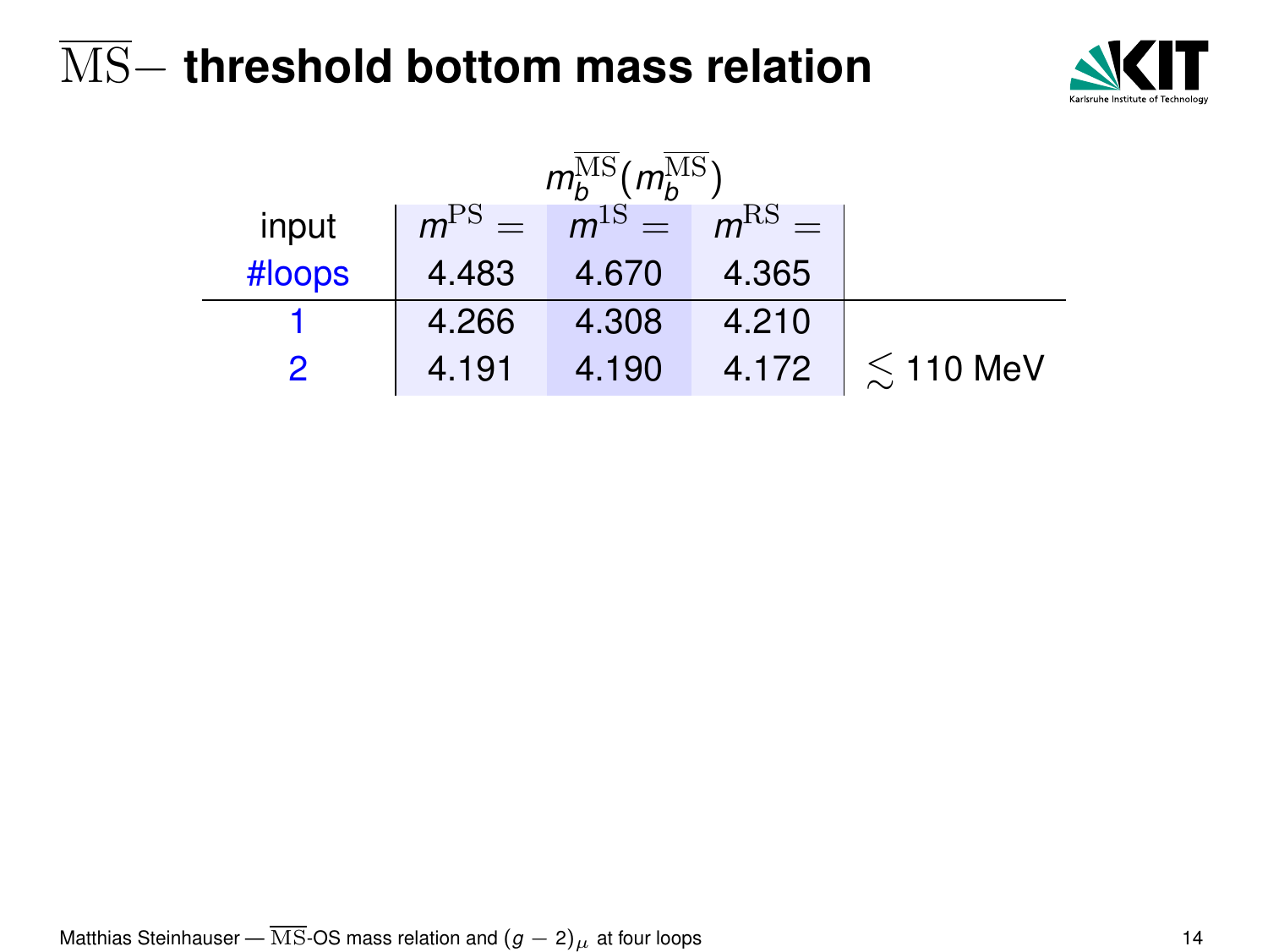

| $m_h^{\rm MS}(m_h^{\rm MS})$ |               |            |            |            |                    |
|------------------------------|---------------|------------|------------|------------|--------------------|
|                              | input         | $m^{PS} =$ | $m^{1S} =$ | $m^{RS} =$ |                    |
|                              | #loops        | 4.483      | 4.670      | 4.365      |                    |
|                              |               | 4.266      | 4.308      | 4.210      |                    |
|                              | $\mathcal{P}$ | 4.191      | 4.190      | 4.172      | $\lesssim$ 110 MeV |
|                              | 3             | 4.161      | 4.154      | 4.158      | $\lesssim$ 40 MeV  |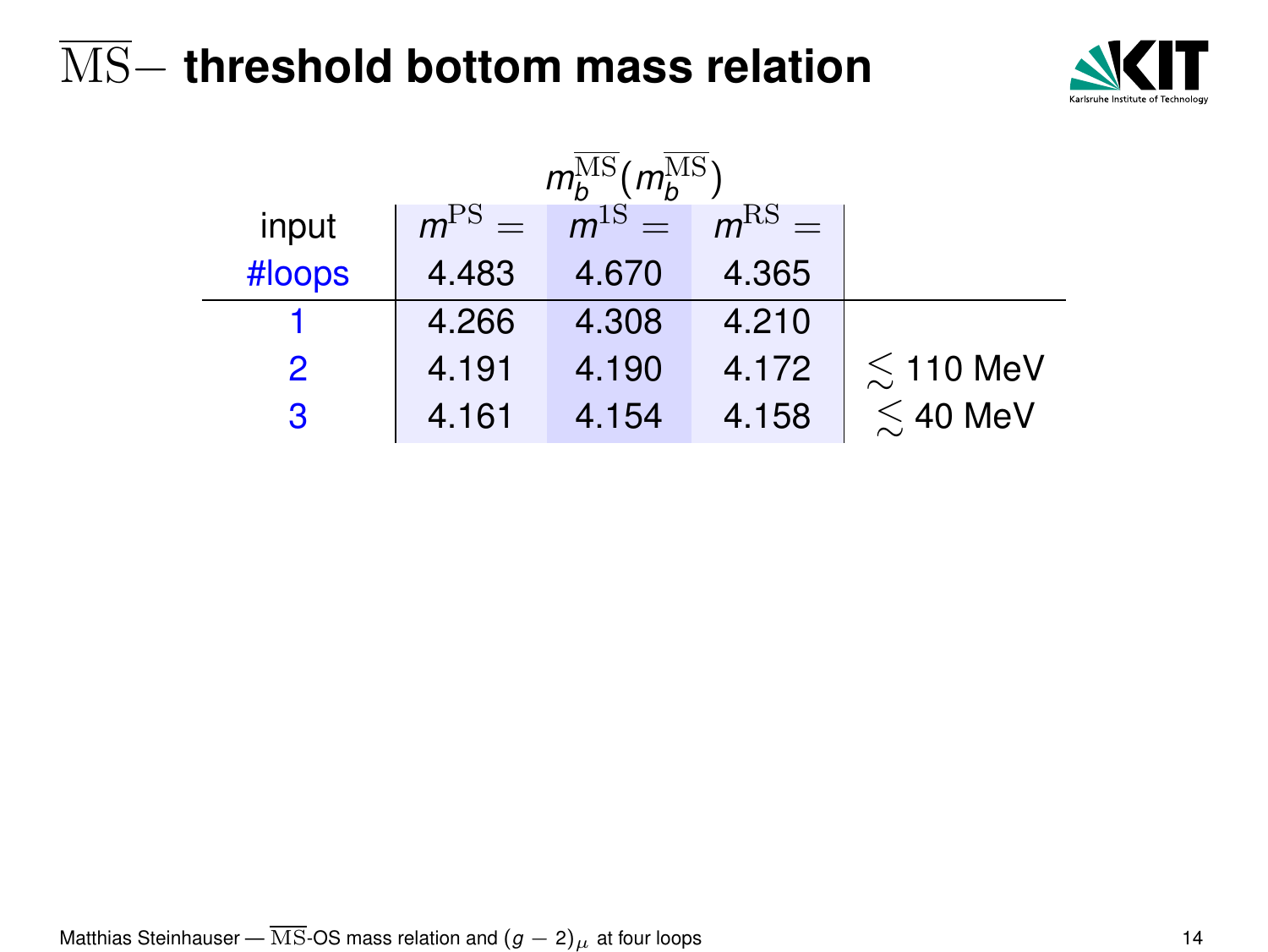

| $m_h^{\rm MS}(m_h^{\rm MS})$ |            |            |         |                    |  |
|------------------------------|------------|------------|---------|--------------------|--|
| input                        | $m^{PS} =$ | $m^{1S} =$ | $mRS$ = |                    |  |
| #loops                       | 4.483      | 4.670      | 4.365   |                    |  |
|                              | 4.266      | 4.308      | 4.210   |                    |  |
| 2                            | 4.191      | 4.190      | 4.172   | $\lesssim$ 110 MeV |  |
| 3                            | 4.161      | 4.154      | 4.158   | $\lesssim$ 40 MeV  |  |
|                              | 4.163      | 4.163      | 4.163   | $\lesssim$ 9 MeV   |  |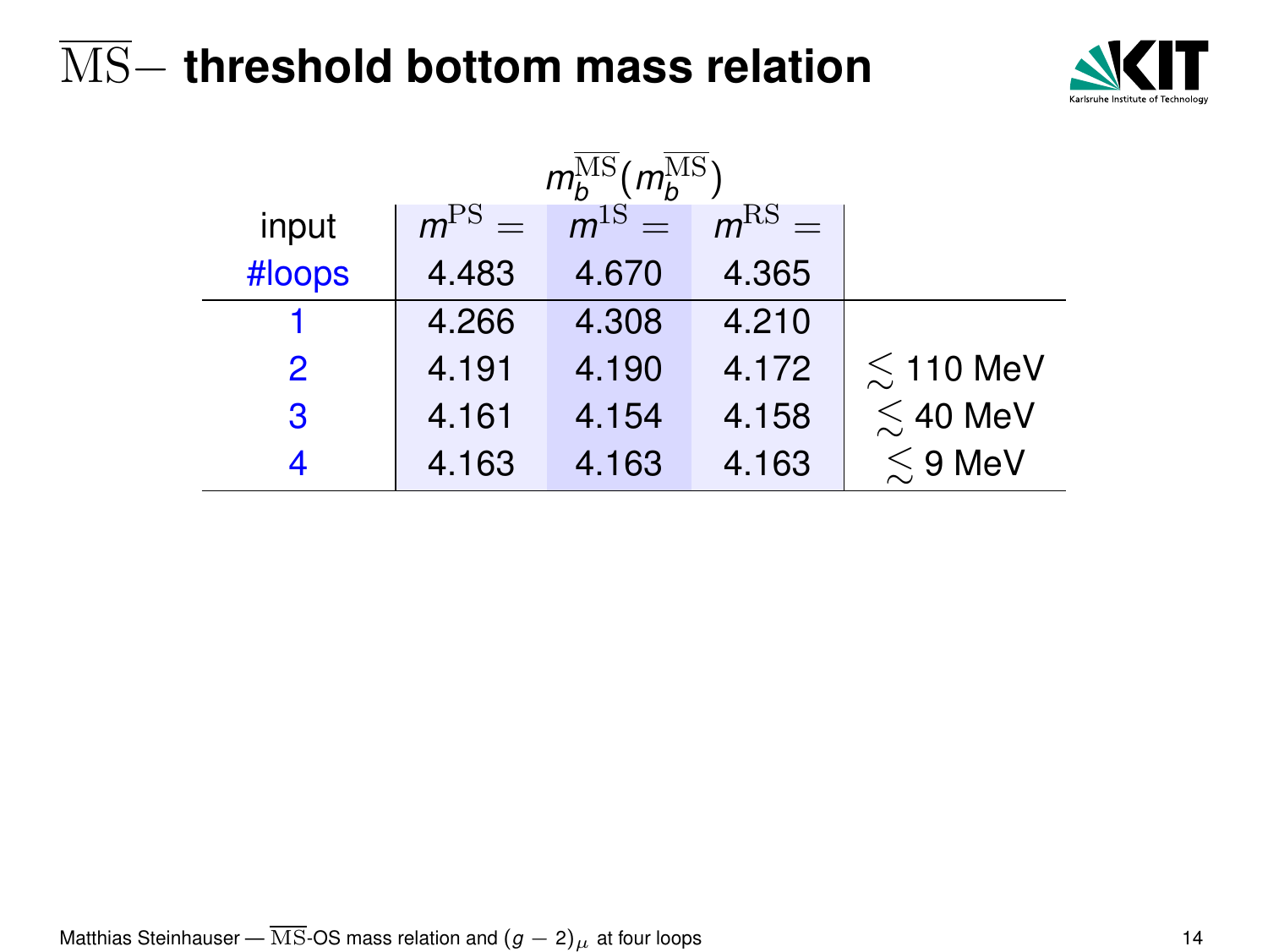

| $m_{h}^{\text{MS}}(m_{h}^{\overline{\text{MS}}})$ |         |            |         |                    |  |
|---------------------------------------------------|---------|------------|---------|--------------------|--|
| input                                             | $mPS =$ | $m^{1S} =$ | $mRS$ = |                    |  |
| #loops                                            | 4.483   | 4.670      | 4.365   |                    |  |
|                                                   | 4.266   | 4.308      | 4.210   |                    |  |
| 2                                                 | 4.191   | 4.190      | 4.172   | $\lesssim$ 110 MeV |  |
| 3                                                 | 4.161   | 4.154      | 4.158   | $\lesssim$ 40 MeV  |  |
| 4                                                 | 4.163   | 4.163      | 4.163   | $\lesssim$ 9 MeV   |  |
| 4 $(\times 1.03)$                                 | 4.159   | 4.159      | 4.159   |                    |  |

- 3 loops:  $\approx$  40 MeV
- **4 loops:**  $\{2, 9, 5\}$  MeV
- 3% uncertainty: 4 MeV
- $\lambda$  $\Rightarrow$  {4, 6, 5} MeV uncertainty in the  $m_b^{\rm MS} - m_b^{\rm thr}$  relation
- $\mathsf{N}^3\mathsf{LO}$  extractions:  $\delta m_b\approx\mathtt{10}-\mathtt{20}$  MeV
- $\blacksquare$  "OS- $\overline{\text{MS}}$ "  $-$  "PS-OS"

*m*<sub>b</sub><sup>PS</sup> = 4.163+(0.401−0.192)+(0.201−0.121)+(0.148−0.115)+(0.138−0.140) Matthias Steinhauser —  $\overline{\text{MS}}$ -OS mass relation and  $(g - 2)_{\mu}$  at four loops 14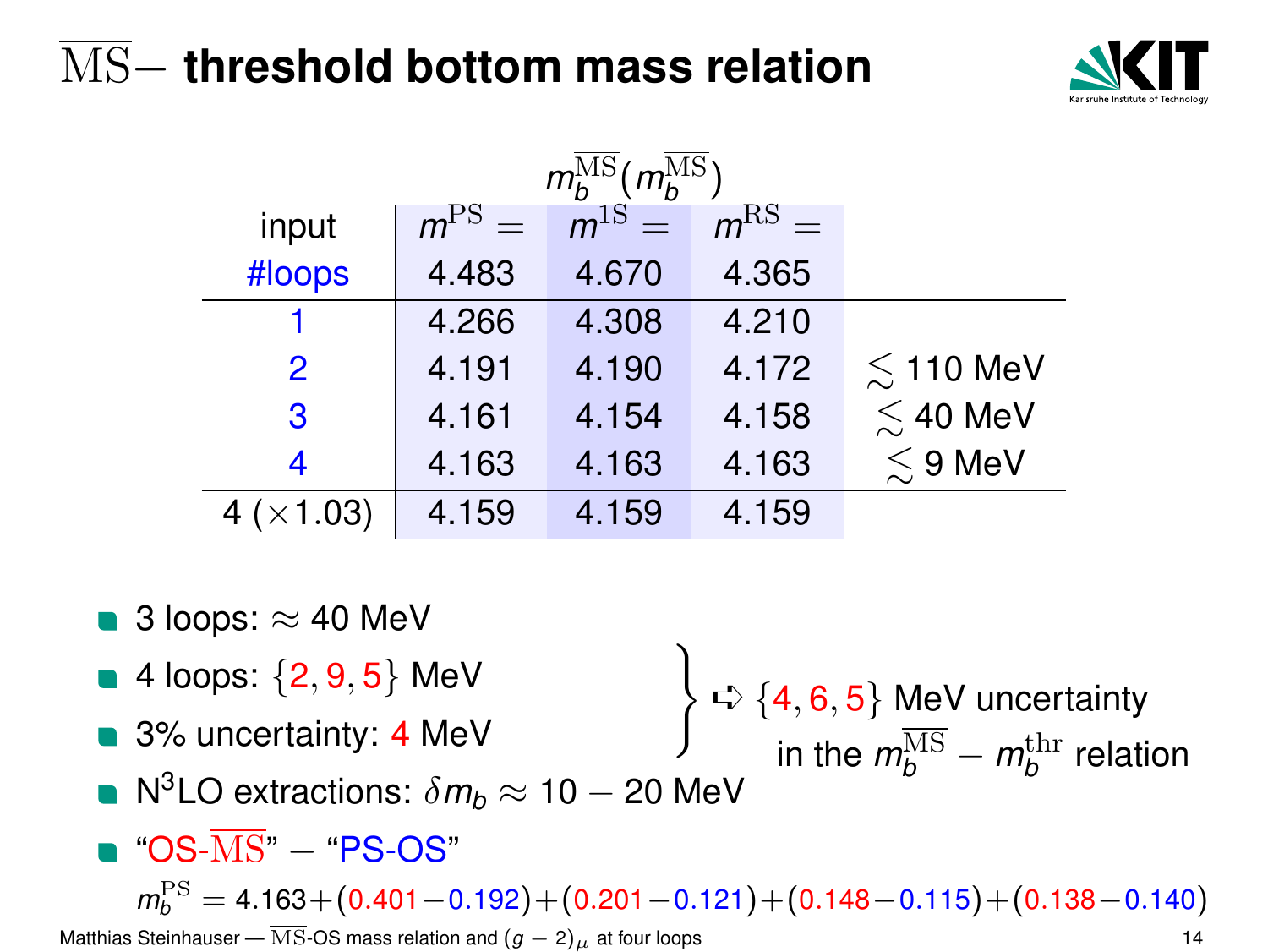

| $m_t^{\overline{\mathrm{MS}}}$ ( $m_t^{\overline{\mathrm{MS}}}$ ) |            |            |            |                    |  |
|-------------------------------------------------------------------|------------|------------|------------|--------------------|--|
| input                                                             | $m^{PS} =$ | $m^{1S}$ = | $m^{RS} =$ |                    |  |
| #loops                                                            | 168.204    | 172.227    | 171.215    |                    |  |
|                                                                   | 164.311    | 165.045    | 164.847    |                    |  |
| 2                                                                 | 163.713    | 163.861    | 163.853    | $1-2$ GeV          |  |
| 3                                                                 | 163.625    | 163.651    | 163.663    | $\lesssim$ 200 MeV |  |
| 4                                                                 | 163.643    | 163.643    | 163.643    | $\lesssim$ 20 MeV  |  |
| 4 (×1.03)                                                         | 163.637    | 163.637    | 163.637    |                    |  |

- $\blacksquare$  3 loops:  $\leq$  200 MeV
- $\blacksquare$  4 loops:  $\{18, 8, 20\}$  MeV<br> $\blacksquare$  3% uncertainty  $\widehat{=}$  6 MeV
- **3%** uncertainty  $\hat{=}$  6 MeV
- $\delta m_t^{\text{ILC}} \lesssim 50$  MeV

 $\lambda$  $\Rightarrow$  {9, 7, 11} MeV uncertainty in the  $m_t^{\rm MS} - m_t^{\rm thr}$  relation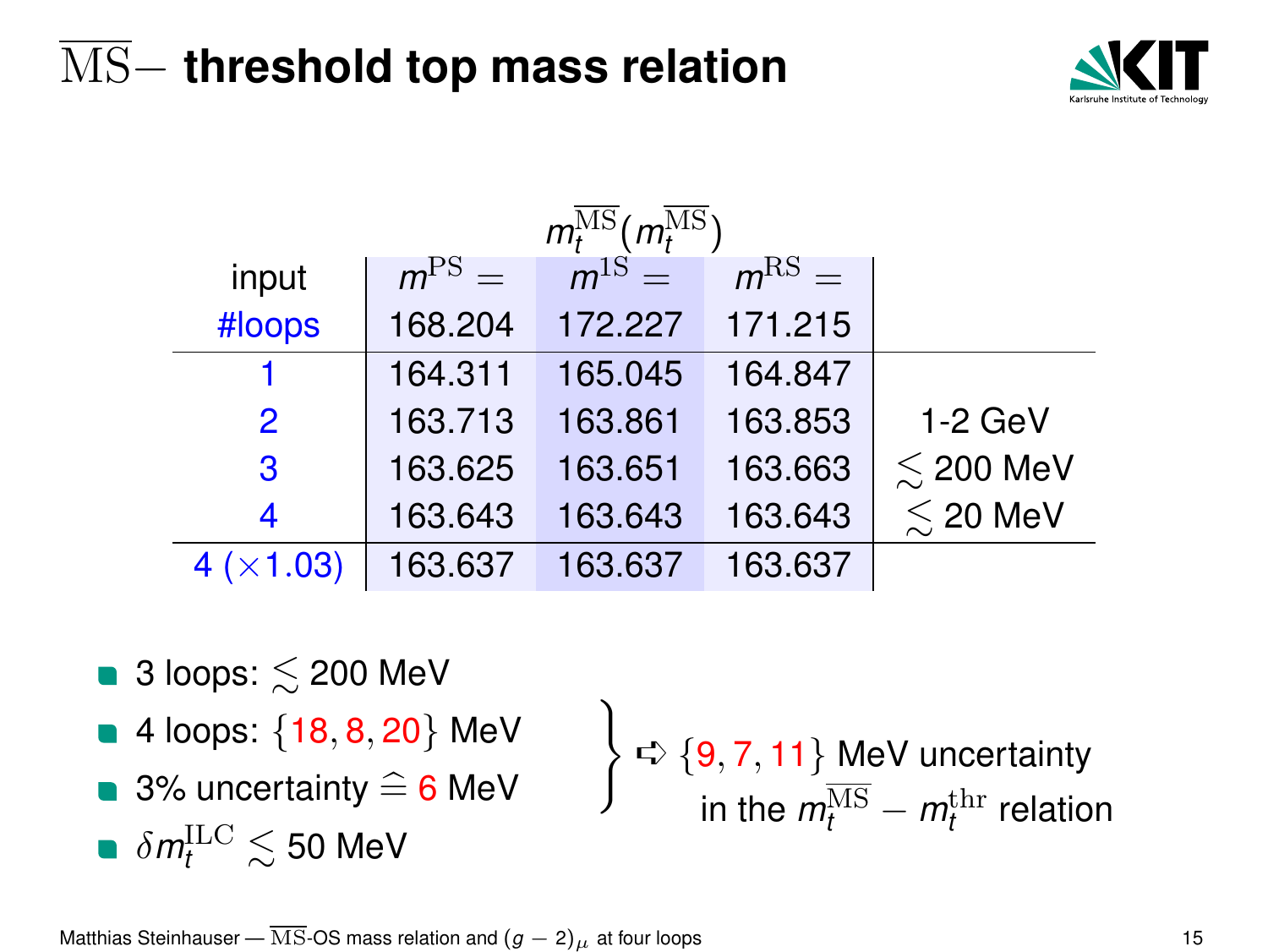

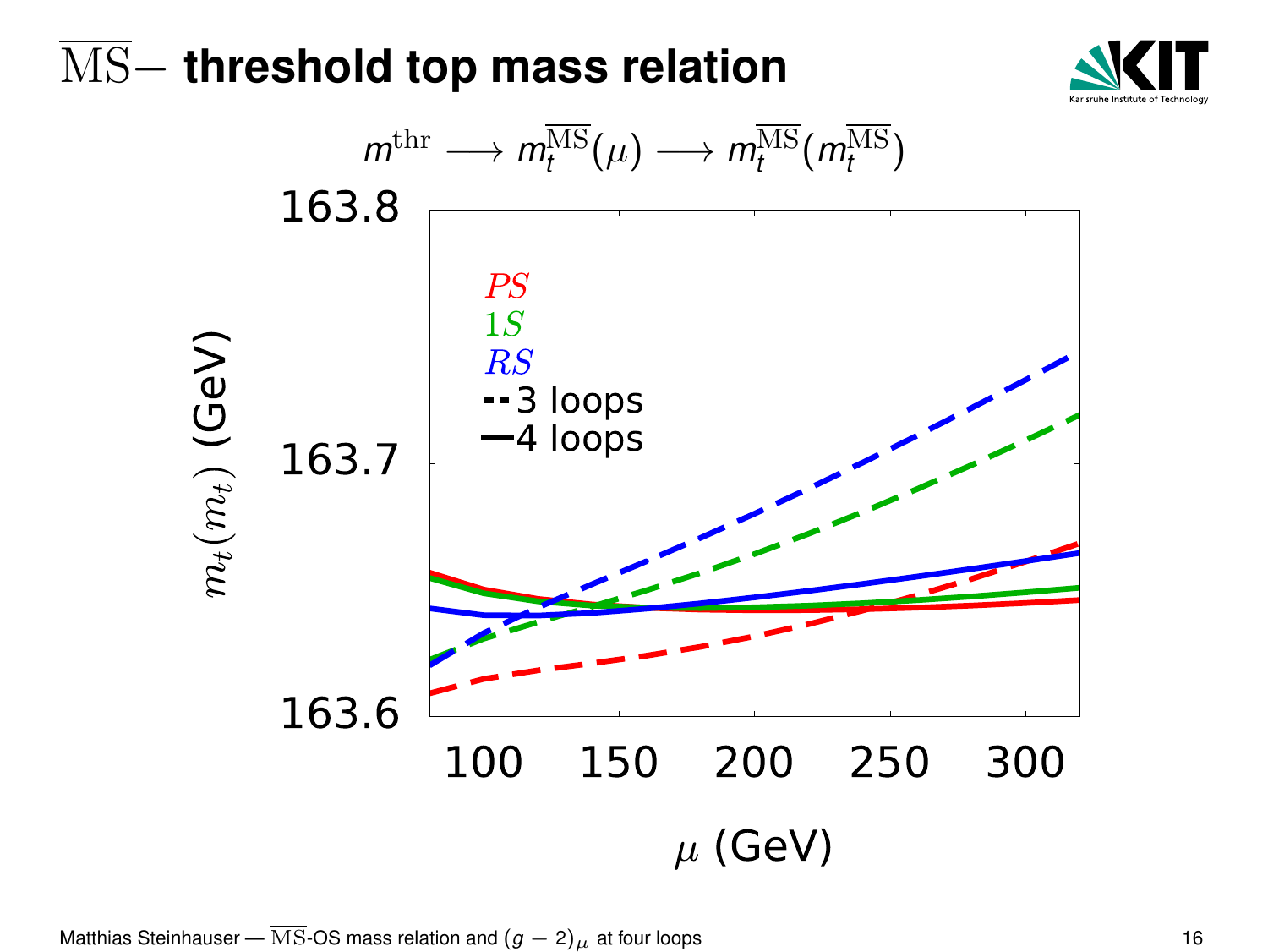(*g* − 2)µ**: results**



| $A_2^{(8)}(m_\mu)$ | [Kurz et al]              | literature                 |                       |
|--------------------|---------------------------|----------------------------|-----------------------|
| I(a0)              | 7.223076                  | $7.223077 \pm 0.000029$    | [Kinoshita et al.'04] |
|                    |                           | 7.223076                   | [Laporta'93]          |
| I(a1)              | 0.494072                  | 0.494075 $\pm$ 0.000006    | [Kinoshita et al.'04] |
|                    |                           | 0.494072                   | [Laporta'93]          |
| I(a2)              | 0.027988                  | $0.027988 + 0.000001$      | [Kinoshita et al.'04] |
|                    |                           | 0.027988                   | [Laporta'93]          |
| I(a)               | 7.745136                  | $7.74547 \pm 0.00042$      | [Aoyama et al.'12]    |
| I(bc0)             | $8.56876 \pm 0.00001$     | $8.56874 \pm 0.00005$      | [Kinoshita et al.'04] |
| I(bc1)             | $0.1411 \pm 0.0060$       | $0.141184 \pm 0.000003$    | [Kinoshita et al.'04] |
| I(bc2)             | $0.4956 \pm 0.0004$       | $0.49565 \pm 0.00001$      | [Kinoshita et al.'04] |
| I(bc)              | $9.2054 \pm 0.0060$       | $9.20632 + 0.00071$        | [Aoyama et al.'12]    |
| I(d)               | $0.2303 \pm 0.0024$       | $0.22982 + 0.00037$<br>$-$ | [Aoyama et al.'12]    |
|                    |                           | $0.230362 + 0.000005$      | [Baikov et al.'95]    |
| II(a)              | $-2.77885$                | $2.77888 \pm 0.00038$      | [Aoyama et al.'12]    |
|                    |                           | $-2.77885$                 | [Laporta'93]          |
| II(bc0)            | $-12.212631$              | $-12.21247 + 0.00045$      | [Kinoshita et al.'04] |
| II(bc1)            | $-1.683165 \pm 0.000013$  | $1.68319 \pm 0.00014$      | [Kinoshita et al.'04] |
| II(bc)             | $-13.895796 \pm 0.000013$ | $-13.89457 \pm 0.00088$    | [Aoyama et al.'12]    |
| Ш                  | $10.800 \pm 0.022$        | $10.7934 \pm 0.0027$       | [Aoyama et al.'12]    |
| IV(a0)             | 116.76 $\pm$ 0.02         | $116.759183 + 0.000292$    | [Kinoshita et al.'04] |
|                    |                           | $111.1 \pm 8.1$            | [Calmet et al.'75]    |
|                    |                           | $117.4 \pm 0.5$            | [Chlouber et al'77]   |
| IV(a1)             | $2.69 \pm 0.14$           | $2.697443 \pm 0.000142$    | [Kinoshita et al.'04] |
| IV(a2)             | $4.33 \pm 0.17$           | 4.328885 $\pm$ 0.000293    | [Kinoshita et al.'04] |
| IV(a)              | $123.78 \pm 0.22$         | 123.78551 ± 0.00044        | [Aoyama et al.'12]    |
| IV(b)              | $0.38 \pm 0.08$           | $0.4170 \pm 0.0037$        | [Aoyama et al.'12]    |
| IV(c)              | $2.94 \pm 0.30$           | $2.9072 + 0.0044$          | [Aoyama et al.'12]    |
| IV(d)              | $-4.32 \pm 0.30$          | $4.43243 + 0.00058$        | [Aoyama et al.'12]    |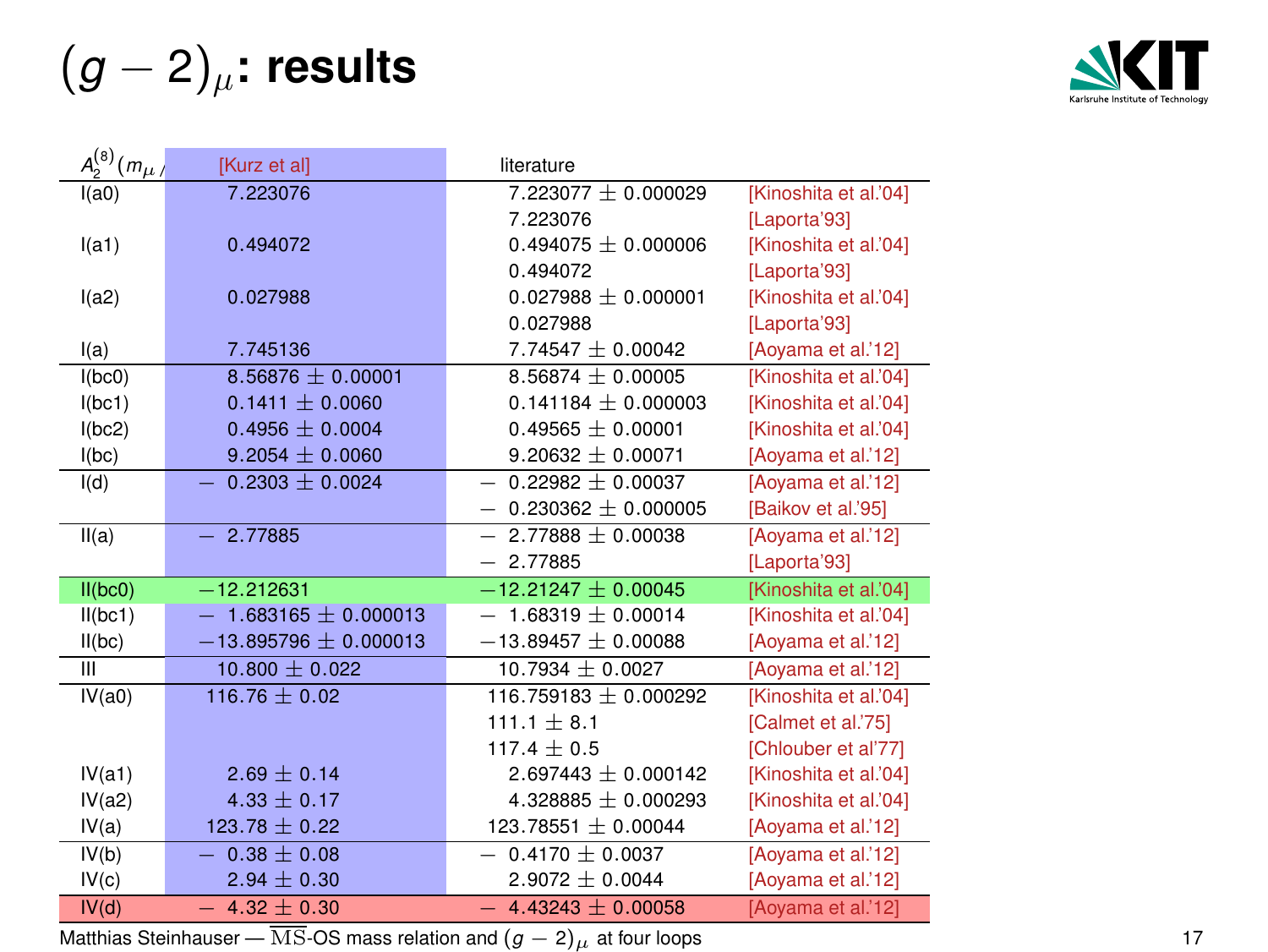(*g* − 2)µ**: results**



| $A_2^{(8)}(m_\mu)$ | [Kurz et al]        | literature                                       |
|--------------------|---------------------|--------------------------------------------------|
| I(a0)              | 7.223076            | 7.223077 ± 0.000029<br>[Kinoshita et al.'04]     |
|                    |                     | 7.223076<br>[Laporta'93]                         |
| I(a1)              | 0.494072            | $0.494075 \pm 0.000006$<br>[Kinoshita et al.'04] |
|                    |                     | 0.494072<br>[Laporta'93]                         |
| I(a2)              | 0.027988            | $0.027988 + 0.000001$<br>[Kinoshita et al.'04]   |
|                    |                     | 0.027988<br>[Laporta'93]                         |
| I(a)               | 7.745136            | 7.74547 $\pm$ 0.00042<br>[Aoyama et al.'12]      |
| I(bc0)             | $8.56876 + 0.00001$ | $8.56874 + 0.00005$<br>[Kinoshita et al.'04]     |
| I(bc1)             | $0.1411 \pm 0.0060$ | $0.141184 \pm 0.000003$<br>[Kinoshita et al.'04] |
| I(bc2)             | $0.4956 \pm 0.0004$ | $0.49565 \pm 0.00001$<br>[Kinoshita et al.'04]   |
| I(bc)              | $9.2054 \pm 0.0060$ | 9.20632 $\pm$ 0.00071<br>[Aoyama et al.'12]      |
| I(d)               | $0.2303 \pm 0.0024$ | $0.22982 + 0.00037$<br>[Aoyama et al.'12]        |
|                    |                     |                                                  |
| II(a)              | $-2.7788$           |                                                  |
|                    |                     |                                                  |
| II(bc0)            | $-12.2126$          |                                                  |
| II(bc1)            | $-1.6831$<br>I(a)   | I(b)<br>II(c)<br>I(c)<br>I(d)<br>II(a)<br>II(b)  |
| II(bc)             | $-13.8957$          |                                                  |
| $\mathbb{H}$       | 10.800              |                                                  |
| IV(a0)             | 116.76 ±            |                                                  |
|                    |                     |                                                  |
|                    |                     |                                                  |
| IV(a1)             | $2.69 \pm$<br>Ш     | IV(b)<br>IV(c)<br>IV(d)<br>v<br>IV(a)            |
| IV(a2)             | $4.33 \pm 0.17$     | 4.328885 $\pm$ 0.000293<br>[Kinoshita et al.'04] |
| IV(a)              | 123.78 $\pm$ 0.22   | 123.78551 ± 0.00044<br>[Aoyama et al.'12]        |
| IV(b)              | $0.38 \pm 0.08$     | $0.4170 \pm 0.0037$<br>[Aoyama et al.'12]        |
| IV(c)              | $2.94 \pm 0.30$     | $2.9072 + 0.0044$<br>[Aoyama et al.'12]          |
| IV(d)              | 4.32 $\pm$ 0.30     | 4.43243 $\pm$ 0.00058<br>[Aoyama et al.'12]      |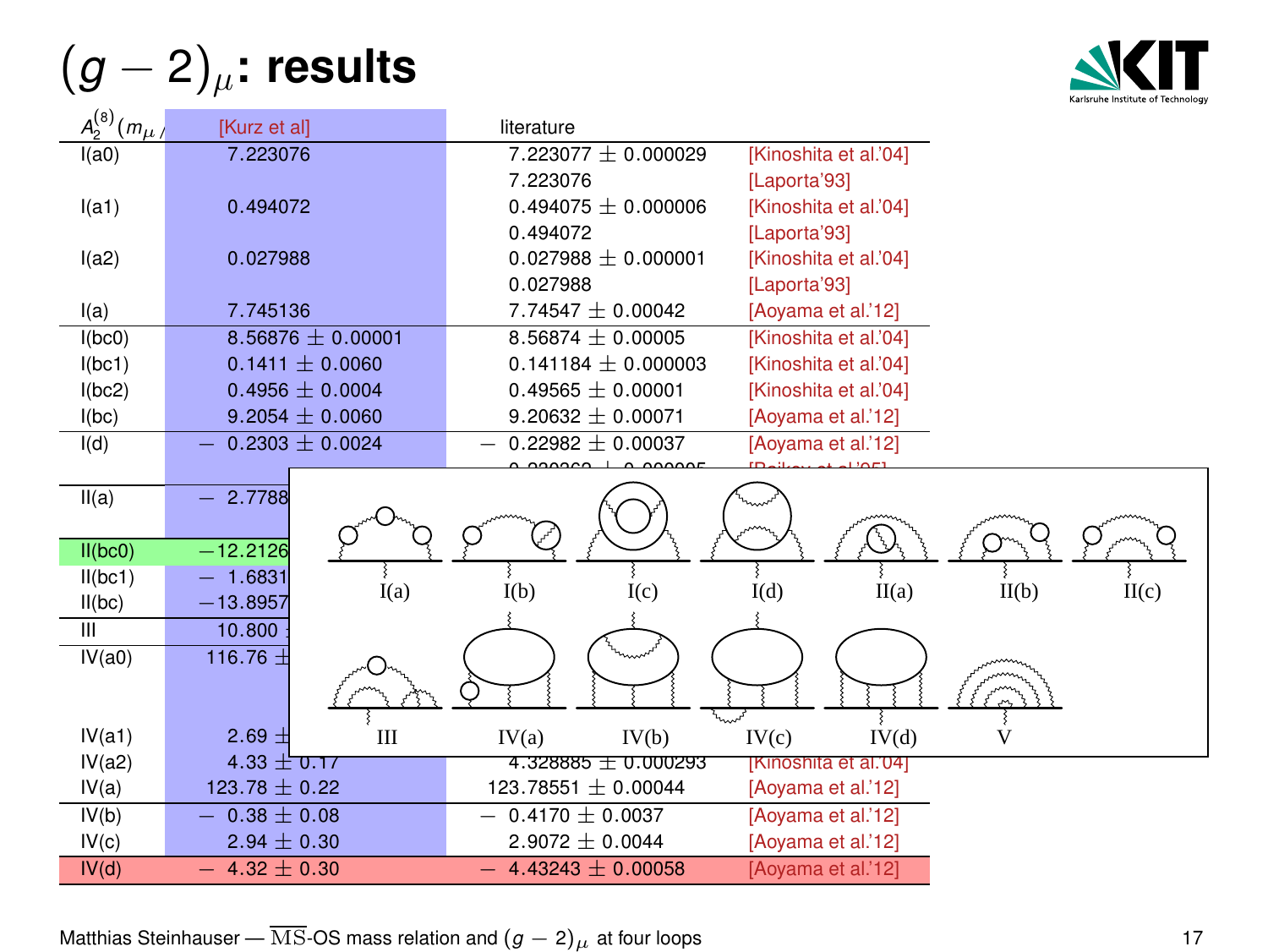(*g* − 2)µ**: results**

 $(a)$ 



| $A_2^{(0)}(m_{\mu})$                             | [Kurz et al]                                              | literature                                                                  |                       |                   |  |
|--------------------------------------------------|-----------------------------------------------------------|-----------------------------------------------------------------------------|-----------------------|-------------------|--|
| I(a0)                                            | 7.223076                                                  | $7.223077 + 0.000029$                                                       | [Kinoshita et al.'04] |                   |  |
|                                                  |                                                           | 7.223076                                                                    | [Laporta'93]          |                   |  |
| I(a1)                                            | 0.494072                                                  | $0.494075 + 0.000006$                                                       | [Kinoshita et al.'04] |                   |  |
|                                                  |                                                           | 0.494072                                                                    | [Laporta'93]          |                   |  |
| I(a2)                                            | 0.027988                                                  | $0.027988 + 0.000001$                                                       | [Kinoshita et al.'04] |                   |  |
|                                                  |                                                           | 0.027988                                                                    | [Laporta'93]          |                   |  |
| I(a)                                             | 7.745136                                                  | $7.74547 \pm 0.00042$                                                       | [Aoyama et al.'12]    |                   |  |
| I(bc0)                                           | $8.56876 \pm 0.00001$                                     | $8.56874 \pm 0.00005$                                                       | [Kinoshita et al.'04] |                   |  |
| I(bc1)                                           | $0.1411 \pm 0.0060$                                       | $0.141184 \pm 0.000003$                                                     | [Kinoshita et al.'04] |                   |  |
| I(bc2)                                           | $0.4956 \pm 0.0004$                                       | $0.49565 \pm 0.00001$                                                       | [Kinoshita et al.'04] |                   |  |
| I(bc)                                            | $9.2054 \pm 0.0060$                                       | 9.20632 $\pm$ 0.00071                                                       | [Aoyama et al.'12]    |                   |  |
| I(d)                                             | $0.2303 + 0.0024$                                         | $0.22982 + 0.00037$                                                         | [Aoyama et al.'12]    |                   |  |
|                                                  |                                                           |                                                                             |                       |                   |  |
| II(a)                                            |                                                           |                                                                             |                       |                   |  |
|                                                  |                                                           | $e^-$<br>$\tau$                                                             | $e^- + \tau$          |                   |  |
| II(bd)                                           |                                                           |                                                                             |                       |                   |  |
| II(bq)<br>$a^{(8)}_{\mu}$<br>II(b]               |                                                           | $a_{\mu}^{(8)} _{\text{univ.}}$ + 132.86(48) + 0.0424941(53) + 0.062722(10) |                       | [Kurz et al.]     |  |
| $a_\mu^{(8)}$<br>$\overline{\mathbb{H}}$<br>IV(a |                                                           | $-1.9106(20) + 132.6852(60) + 0.04234(12) + 0.06272(4)$                     |                       | [Aoyama et al.12] |  |
|                                                  |                                                           | final uncertainty                                                           |                       |                   |  |
| IV(a                                             |                                                           |                                                                             |                       |                   |  |
| IV <sub>(a</sub>                                 | $0.48 \times (\alpha/\pi)^4 \approx 1.4 \times 10^{-11}$  |                                                                             |                       |                   |  |
| IV(a                                             | much smaller than uncertainty of                          |                                                                             |                       |                   |  |
| IV(b)                                            | $a_u(\exp) - a_u(\text{SM}) \sim 250(90) \times 10^{-11}$ |                                                                             |                       |                   |  |
| IV(d                                             | even after a projected improvement by a factor 4          |                                                                             |                       |                   |  |
| IV(d)                                            |                                                           |                                                                             |                       |                   |  |
|                                                  | 4.32 ± 0.30                                               | 4.43243 I U.UUU38                                                           | jAoyama et al. i∠j    |                   |  |